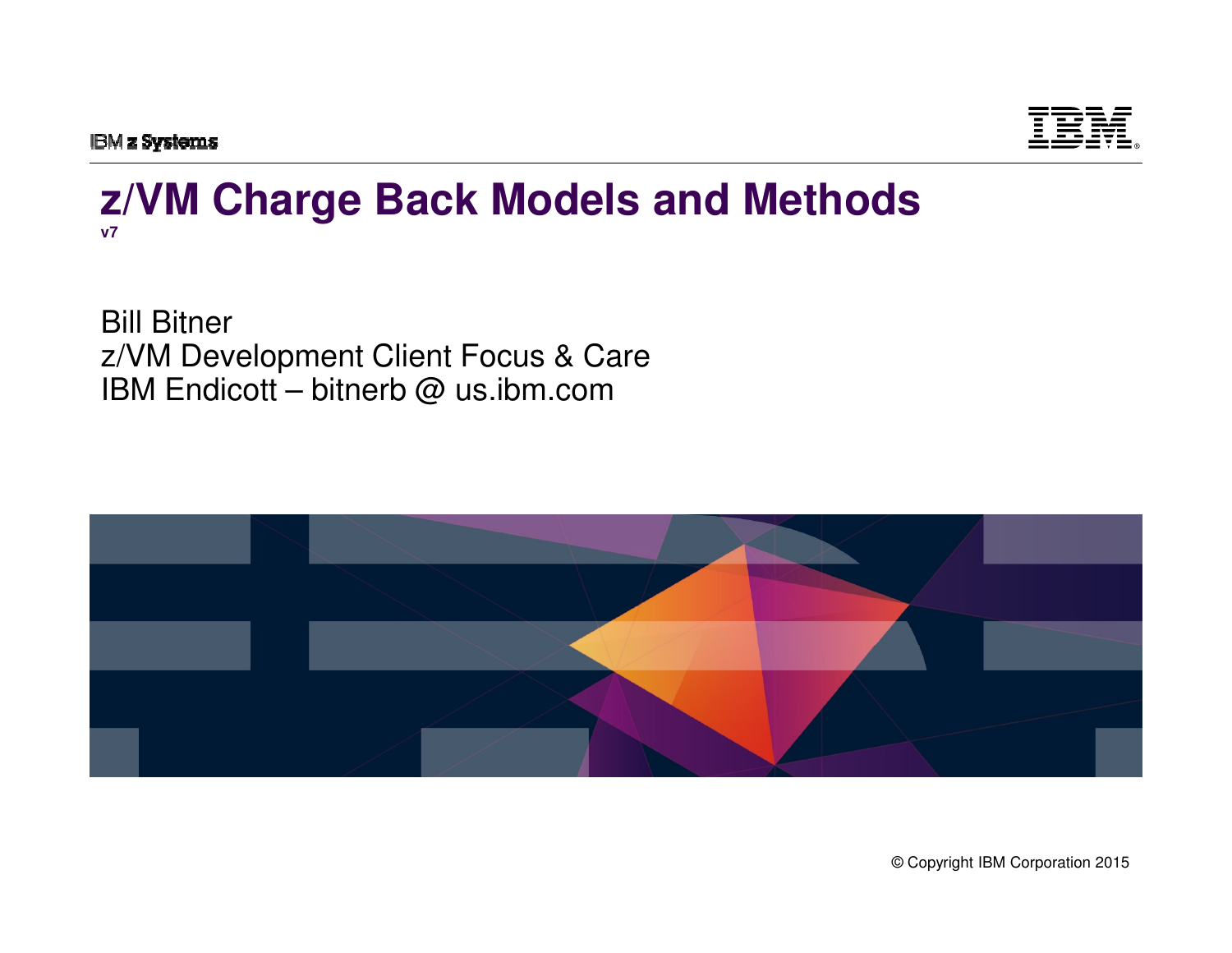

#### **Trademarks**

#### **The following are trademarks of the International Business Machines Corporation in the United States and/or other countries.**

| IBM*                    | System z10*  | System z196  |
|-------------------------|--------------|--------------|
| IBM Logo*               | Tivoli*      | System z114  |
| DB <sub>2</sub> *       | z10 BC       | System zEC12 |
| Dynamic Infrastructure* | $79*$        | System zBC12 |
| GDPS*                   | $Z/OS^*$     |              |
| <b>HiperSockets</b>     | $Z/VM^*$     |              |
| Parallel Sysplex*       | z/VSE        |              |
| RACF*                   | zEnterprise* |              |
| System z*               |              |              |

\* Registered trademarks of IBM Corporation

#### **The following are trademarks or registered trademarks of other companies.**

OpenSolaris, Java and all Java-based trademarks are trademarks of Sun Microsystems, Inc. in the United States, other countries, or both. Microsoft, Windows, Windows NT, and the Windows logo are trademarks of Microsoft Corporation in the United States, other countries, or both. INFINIBAND, InfiniBand Trade Association and the INFINIBAND design marks are trademarks and/or service marks of the INFINIBAND Trade Association.UNIX is a registered trademark of The Open Group in the United States and other countries. Linux is a registered trademark of Linus Torvalds in the United States, other countries, or both.

All other products may be trademarks or registered trademarks of their respective companies.

#### **Notes**:

Performance is in Internal Throughput Rate (ITR) ratio based on measurements and projections using standard IBM benchmarks in a controlled environment. The actual throughput that any user will experience will vary depending upon considerations such as the amount of multiprogramming in the user's job stream, the I/O configuration, the storage configuration, and the workload processed. Therefore, no assurance can be given that an individual user will achieve throughput improvements equivalent to the performance ratios stated here.

IBM hardware products are manufactured from new parts, or new and serviceable used parts. Regardless, our warranty terms apply.

All customer examples cited or described in this presentation are presented as illustrations of the manner in which some customers have used IBM products and the results they may have achieved. Actual environmental costs and performance characteristics will vary depending on individual customer configurations and conditions.

 This publication was produced in the United States. IBM may not offer the products, services or features discussed in this document in other countries, and the information may be subject to change without notice. Consult your local IBM business contact for information on the product or services available in your area.

All statements regarding IBM's future direction and intent are subject to change or withdrawal without notice, and represent goals and objectives only.

Information about non-IBM products is obtained from the manufacturers of those products or their published announcements. IBM has not tested those products and cannot confirm the performance, compatibility, or any other claims related to non-IBM products. Questions on the capabilities of non-IBM products should be addressed to the suppliers of those products.

Prices subject to change without notice. Contact your IBM representative or Business Partner for the most current pricing in your geography.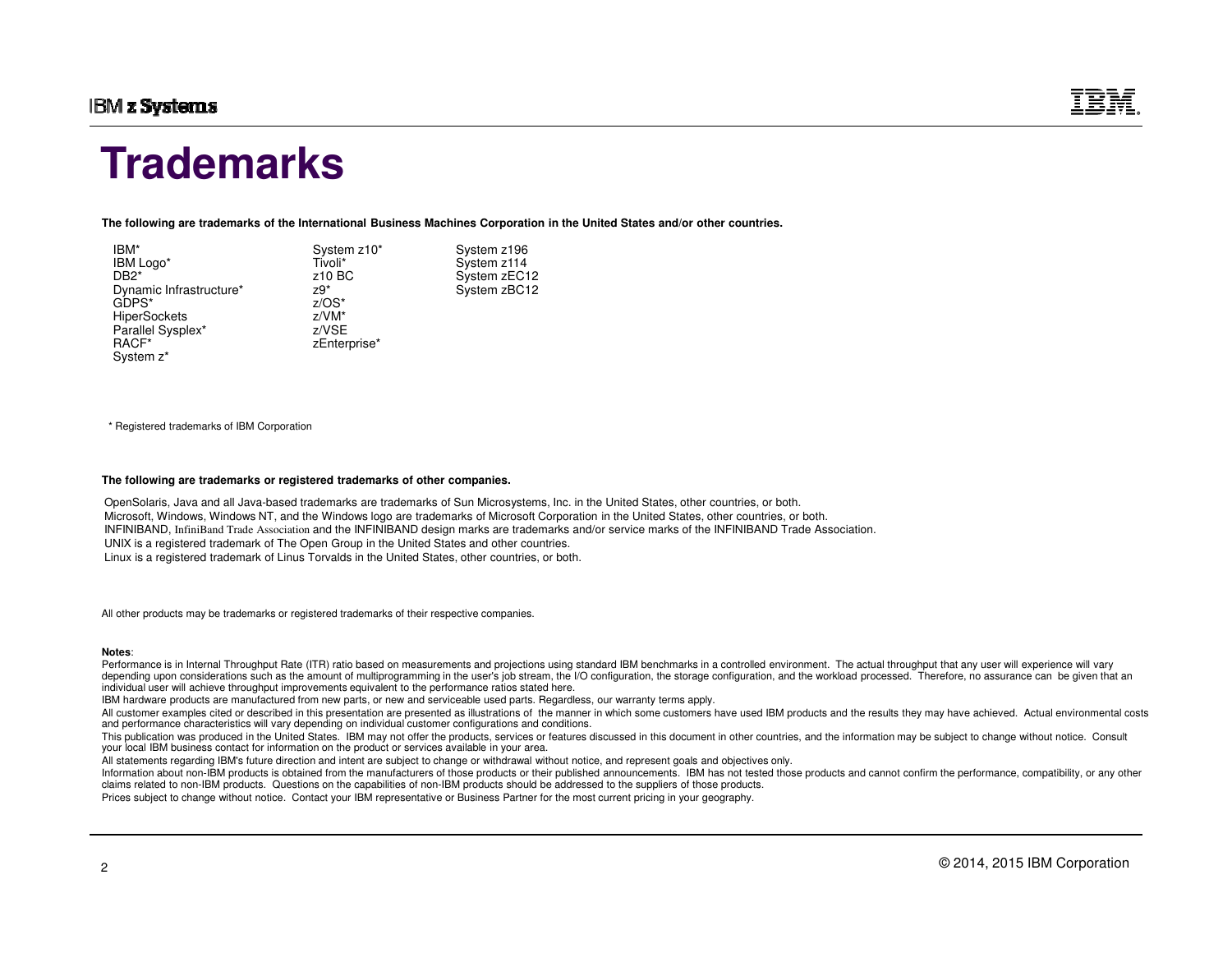#### **Notice Regarding Specialty Engines (e.g., zIIPs, zAAPs and IFLs):**

Any information contained in this document regarding Specialty Engines ("SEs") and SE eligible workloads provides only general descriptions of the types and portions of workloads that are eligible for execution on Specialty Engines (e.g., zIIPs, zAAPs, and IFLs). IBM authorizes customers to use IBM SE only to execute the processing of Eligible Workloads of specific Programs expressly authorized by IBM as specified in the "Authorized Use Table for IBM Machines" provided at

www.ibm.com/systems/support/machine\_warranties/machine\_code/aut.html ("AUT").

No other workload processing is authorized for execution on an SE.

IBM offers SEs at a lower price than General Processors/Central Processors because customers are authorized to use SEs only to process certain types and/or amounts of workloads as specified by IBM in the AUT.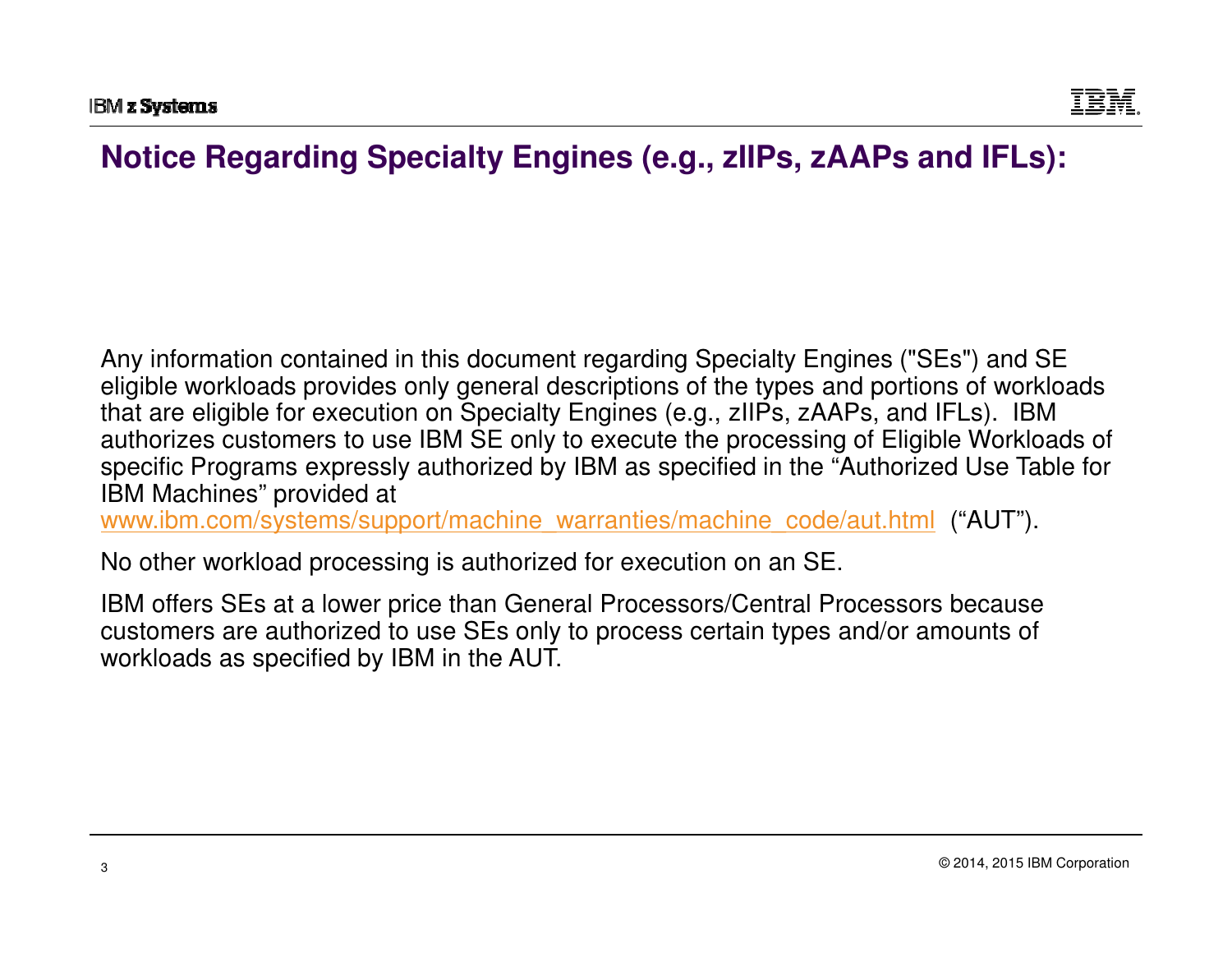

# **Agenda**

- Introduction
	- –Total Cost of Acquisition, Ownership, and Computing
	- –Profit or Cost
	- –What is a charge back model?
	- –What are considerations to creating one?
- Survey of Different Models
- Methods and approaches to capturing the required data–z/VM Accounting Data
	- –z/VM Monitor Data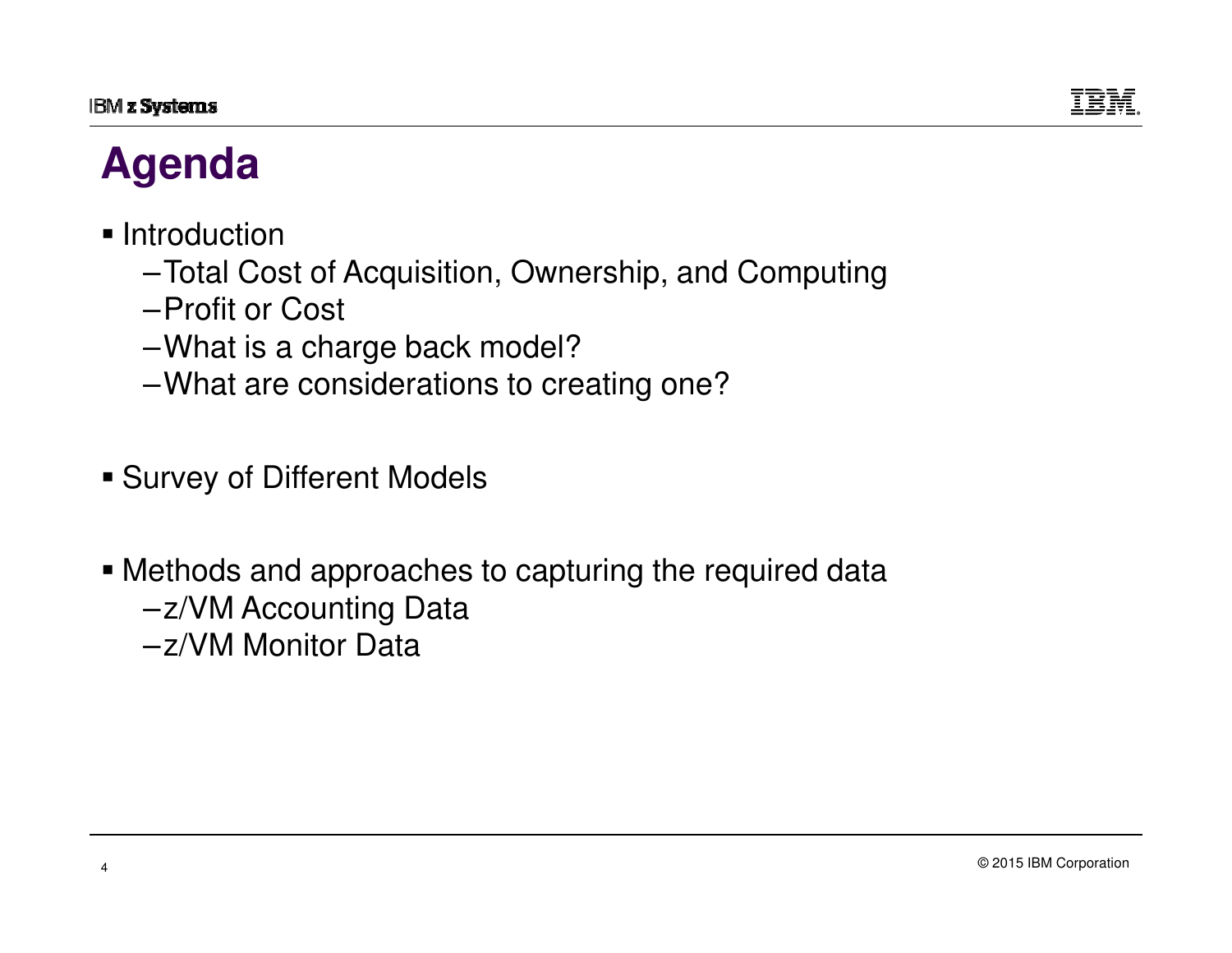

# **Total Cost**

- Charge back models should be based on costs
	- Total Cost of Acquisition (TCA): one time cost of acquiring capital equipment and resources for the solution.
	- Total Cost of Ownership (TCO): on-going costs to operate and maintain the solution.
	- Total Cost of Computing (TCC): the cost on a per unit of work, cost of transaction, cost of a job, cost of a unit manufactured or shipped.
- There is value in Total Cost analysis even if not used to do charge back.
	- Knowing where the money goes
	- Understanding return on investment
	- Understanding where the potential for cost efficiencies lay
- Value from Total Cost in Charge Back Models
	- Total costs can then be used to help determine the charge back rate
	- Helps validate fairness by associating area of greatest cost with those using it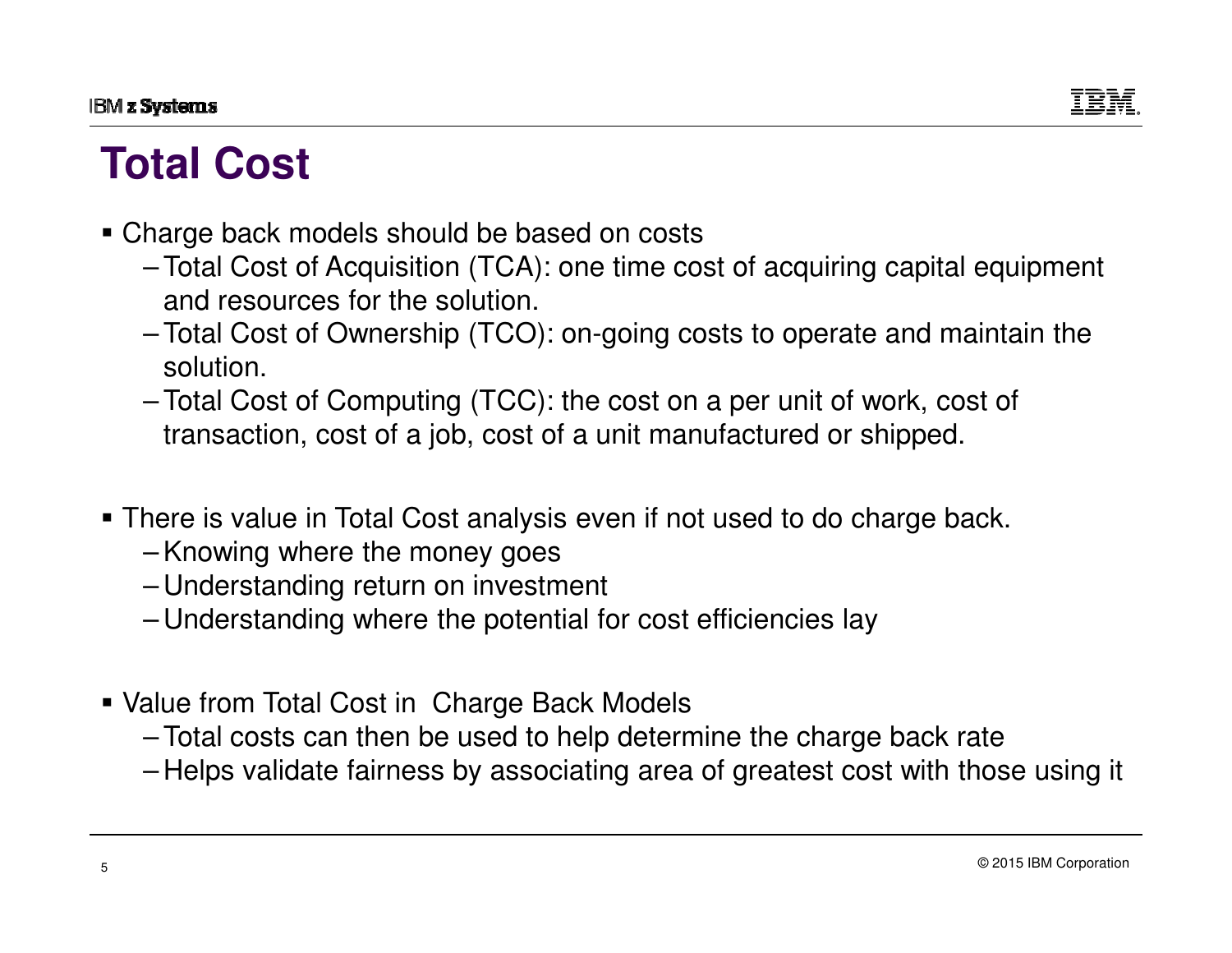

# **The Big Question: Share Wealth?**

 As more work is brought onto the platform the TCO on a per virtual machine or database drops. Do you pass that on to your users?



- 1. Set it up so rates go down as tenancy increases.
	- $\bullet$ Fair to the first ones on the platform?
- 2. Compute what the costs would be for fully loaded system and charge that on day one, eating the other costs.
- 3. Continue to charge the initial rate and be profitable.
- 4. Continue to charge the initial rate and invest the *profits* in funding advancements and growth that bring in new workload or benefit existing workloads.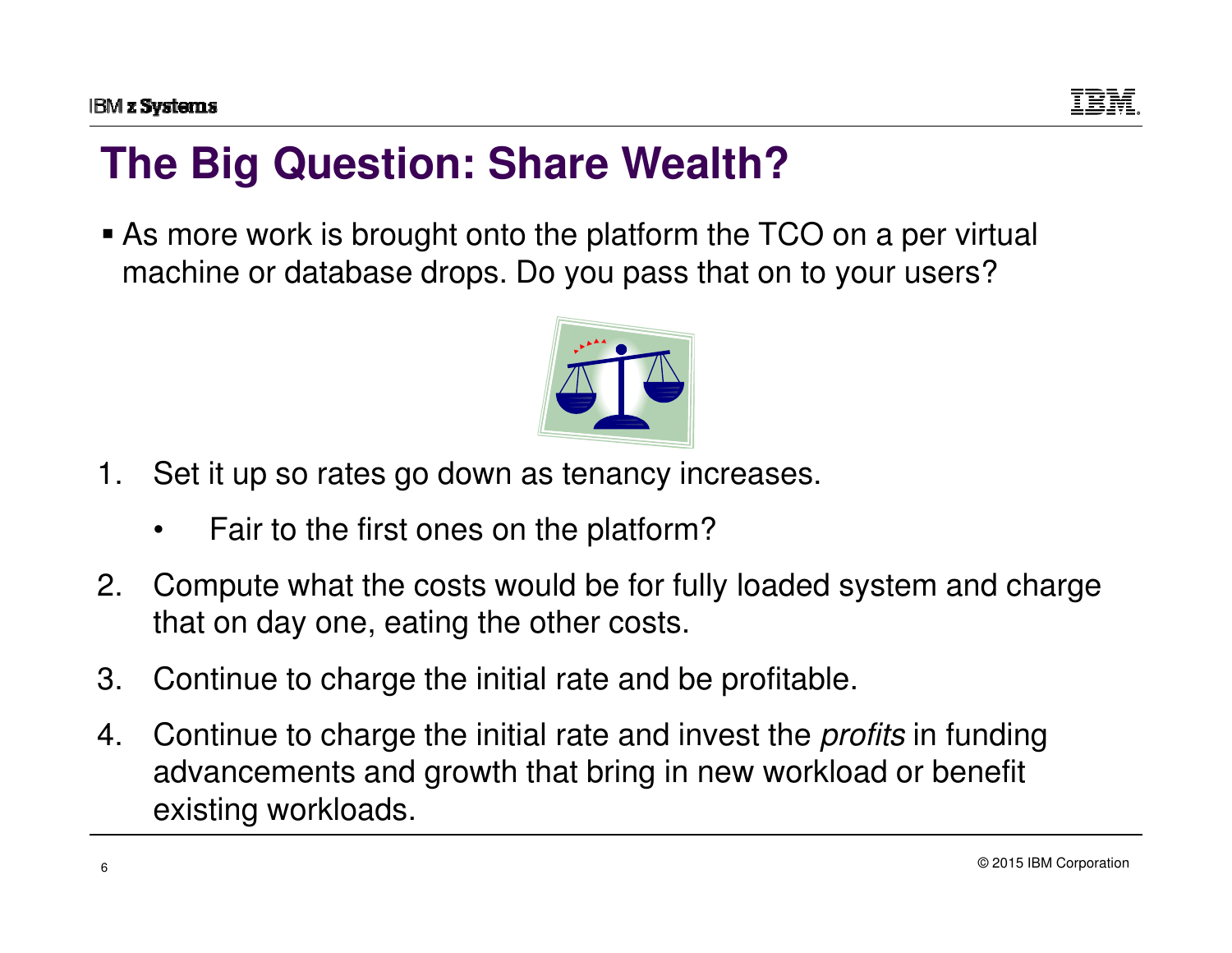

#### **Questions to Consider**

- Other reasons to do charge back?
	- –To be fair to different groups
	- –To capture value of your services
	- –To control or influence behavior
- What's important to your users?
	- –Predictability and consistency
		- What constitutes "fairness"?
	- –Flexibility
	- –Ease
	- –Control
- IT strategy? –Cost recovery
	- –Profit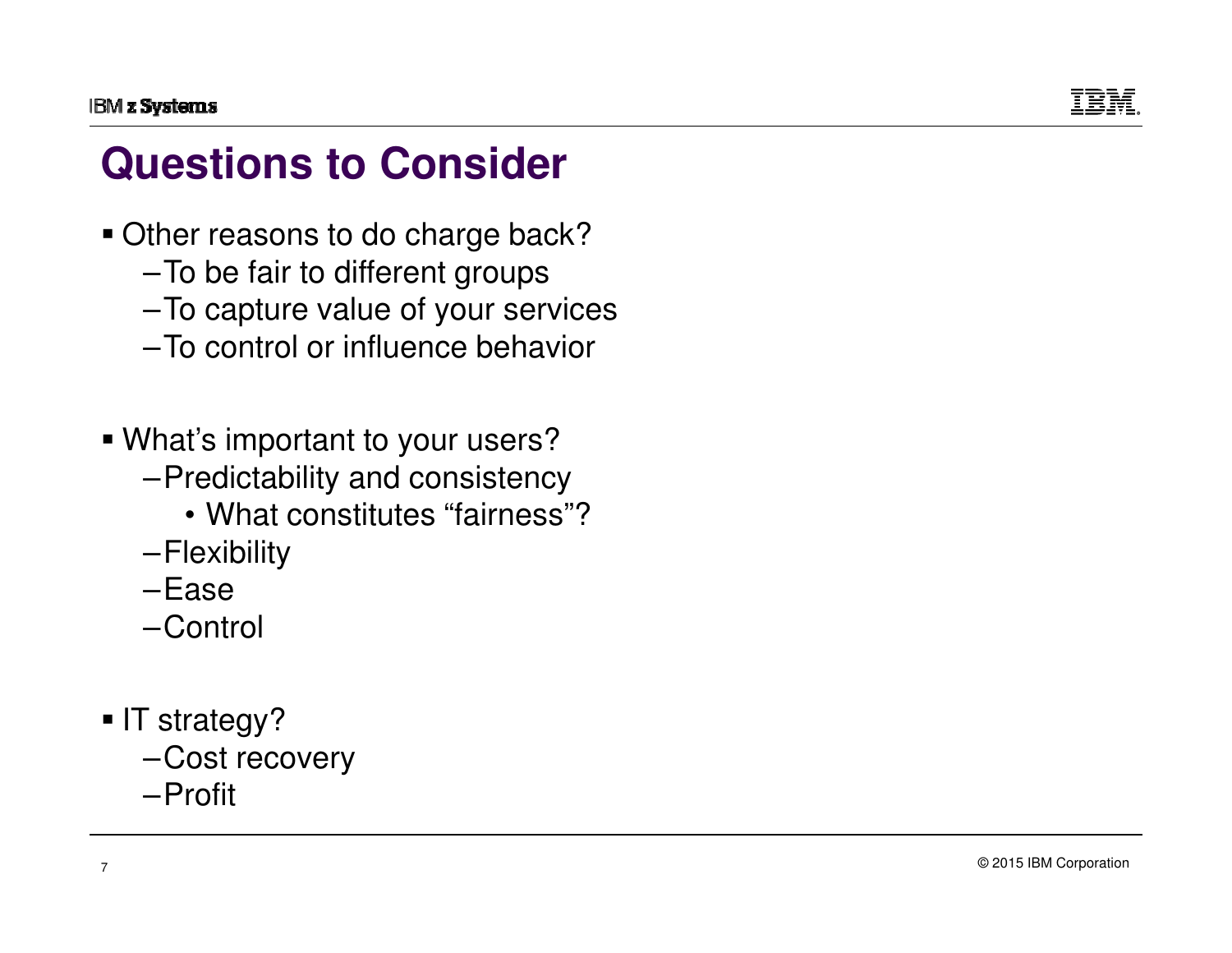

#### **What are Customers Doing?**

**Customer Charge Backs**

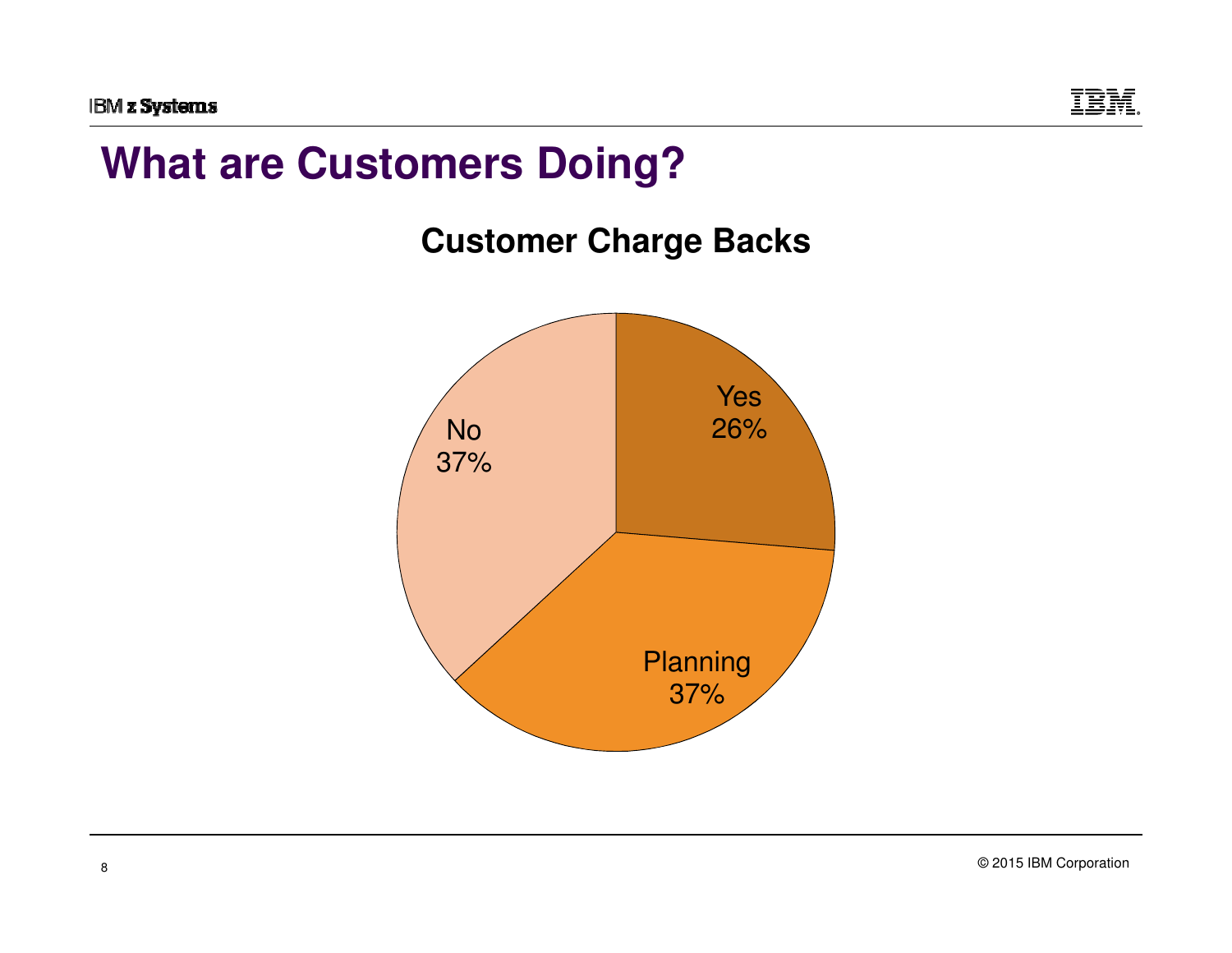

# **If Not, Why Not?**

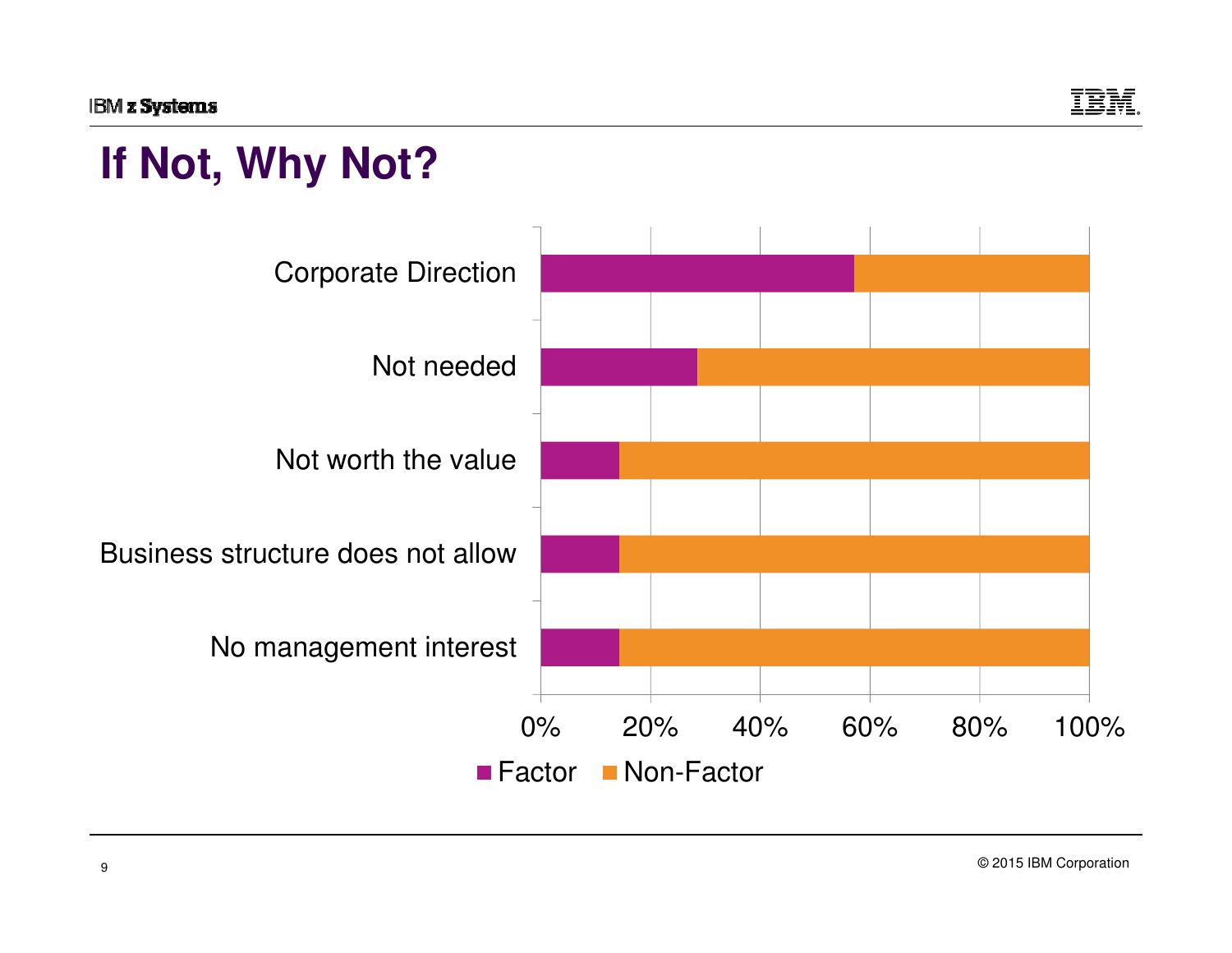

#### **What's Important to a Model Choice?**

- **Scales:** will the model allow for dealing with 100s or 1000s of virtual machines? What's the overhead?
- **Accurate:** does it associate the costs with the proper virtual machines or applications?
- **Predictable:** Is it predictable for end users? Will they have some knowledge or expectation of their bill for each month or quarter?
- **Brings Focus:** Does it help to bring focus to the value of improving efficiency and TCO?
- **Easy:** Is it a model that is easy to implement in effort or in time?



#### **Average Importance**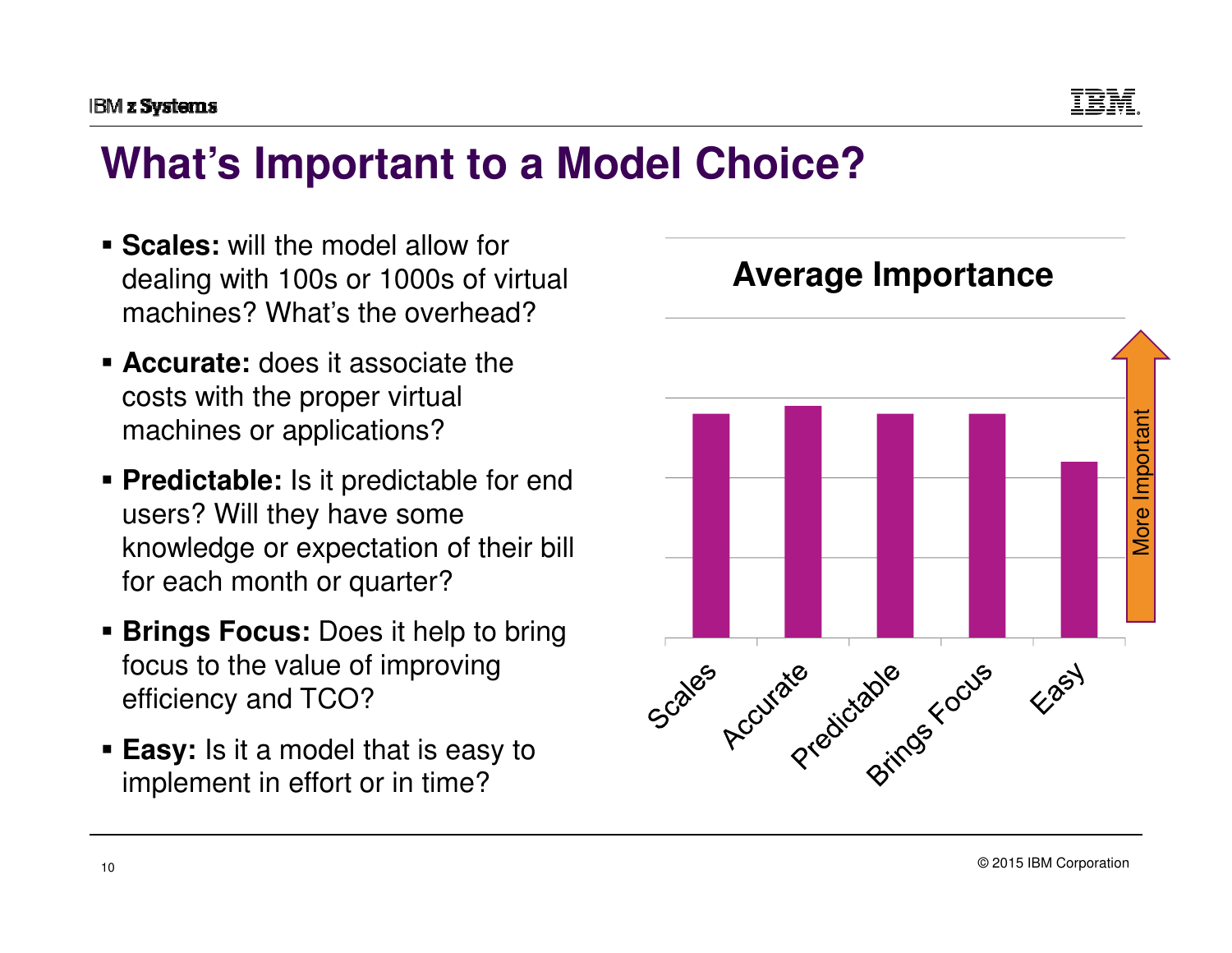

#### **Breakdown of Criteria**

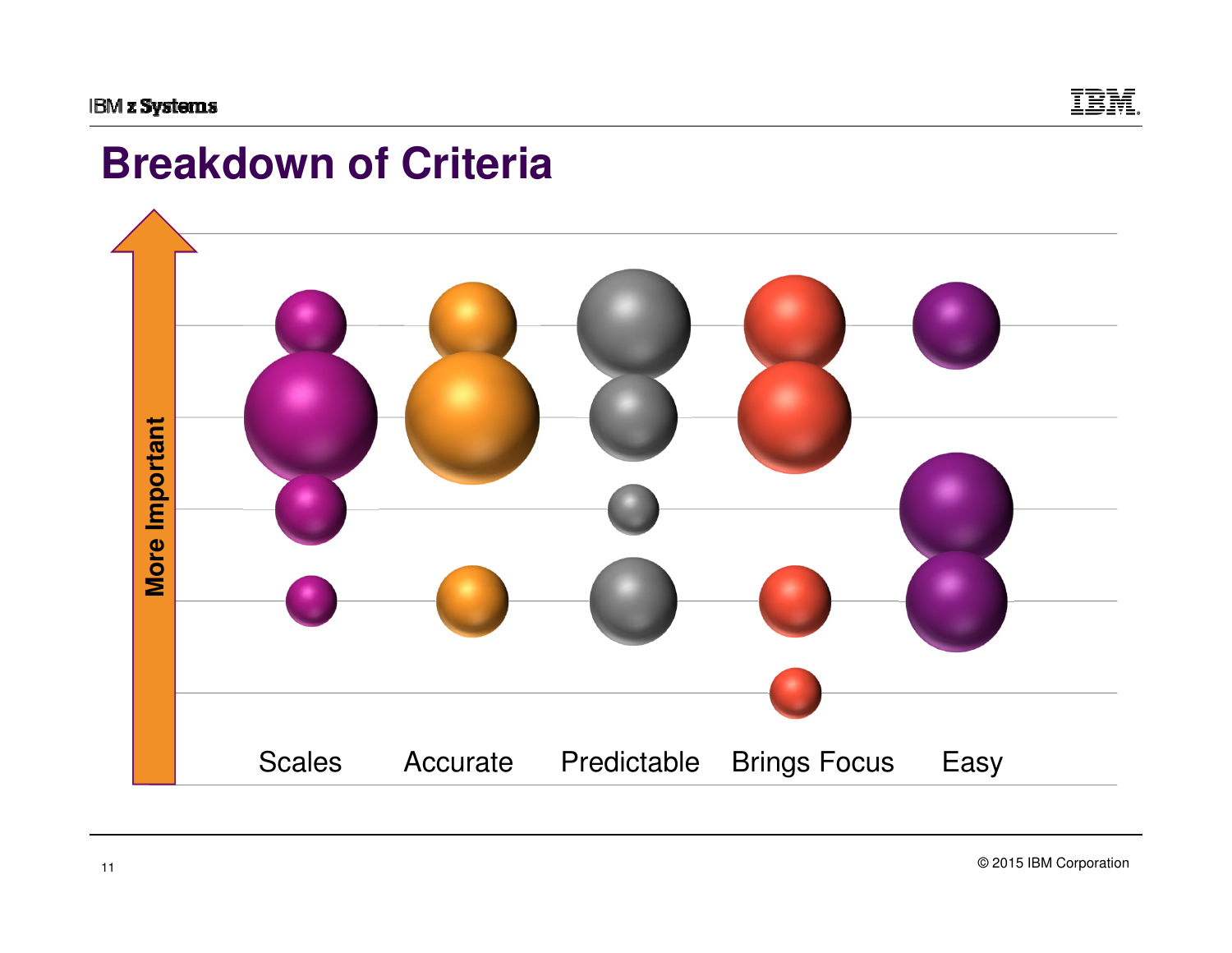

#### **Charge Back Models**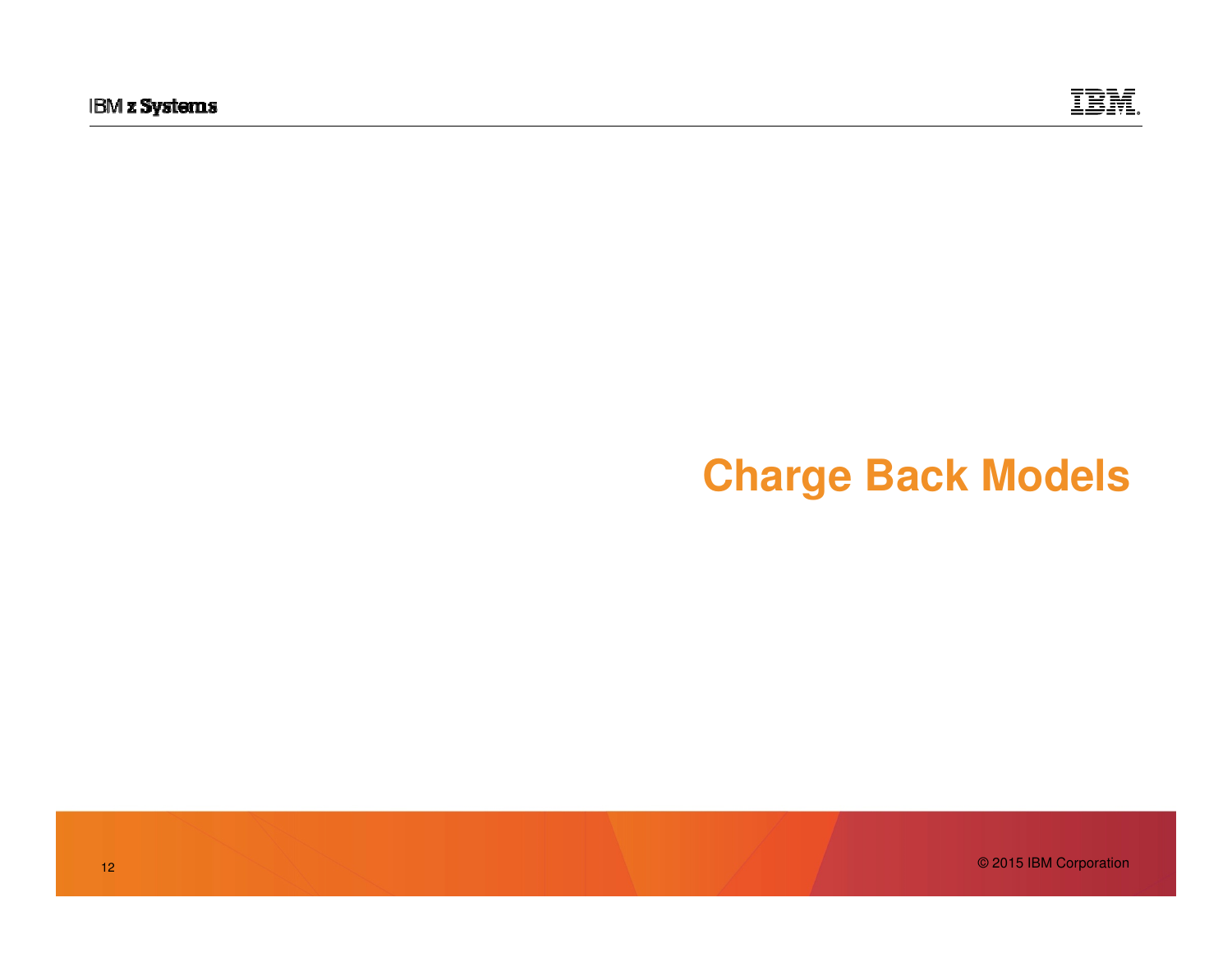

# **Models Examined**

- 1. Pure Cost Center
- 2. Service Cost Allocation
- 3. Virtual Machine Flat Charge
- 4. T-Shirt Size Charge
- 5. Virtual Machine Usage Based
- 6. Linux Process Usage Based
- 7. Fix Resource Contract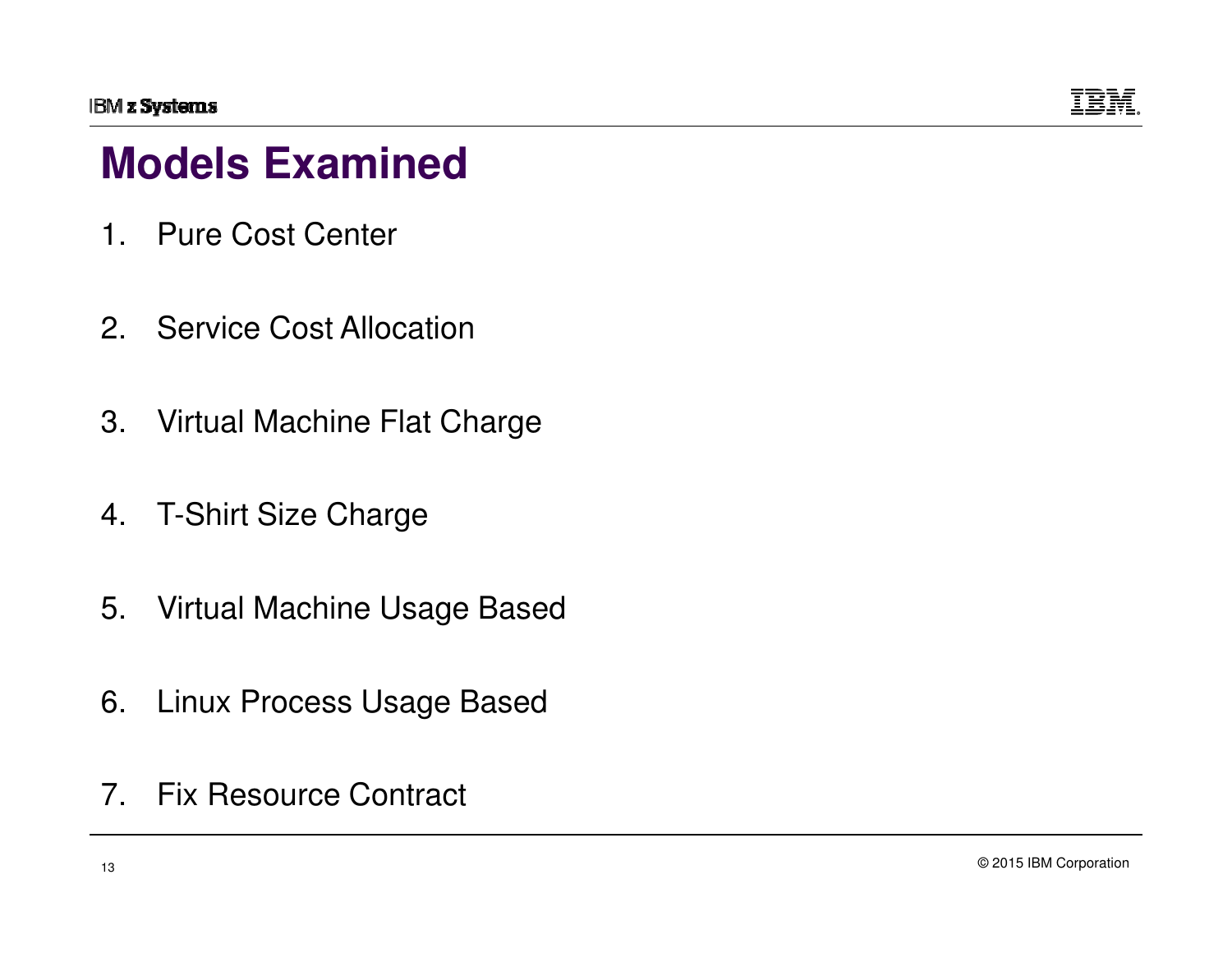

# **Pure Cost Center - Description**

- Treats IT as a pure Cost Center
- No charge back or recovery
- Collect costs for overall financial reporting–"IT is n% of Corporate Expenses"

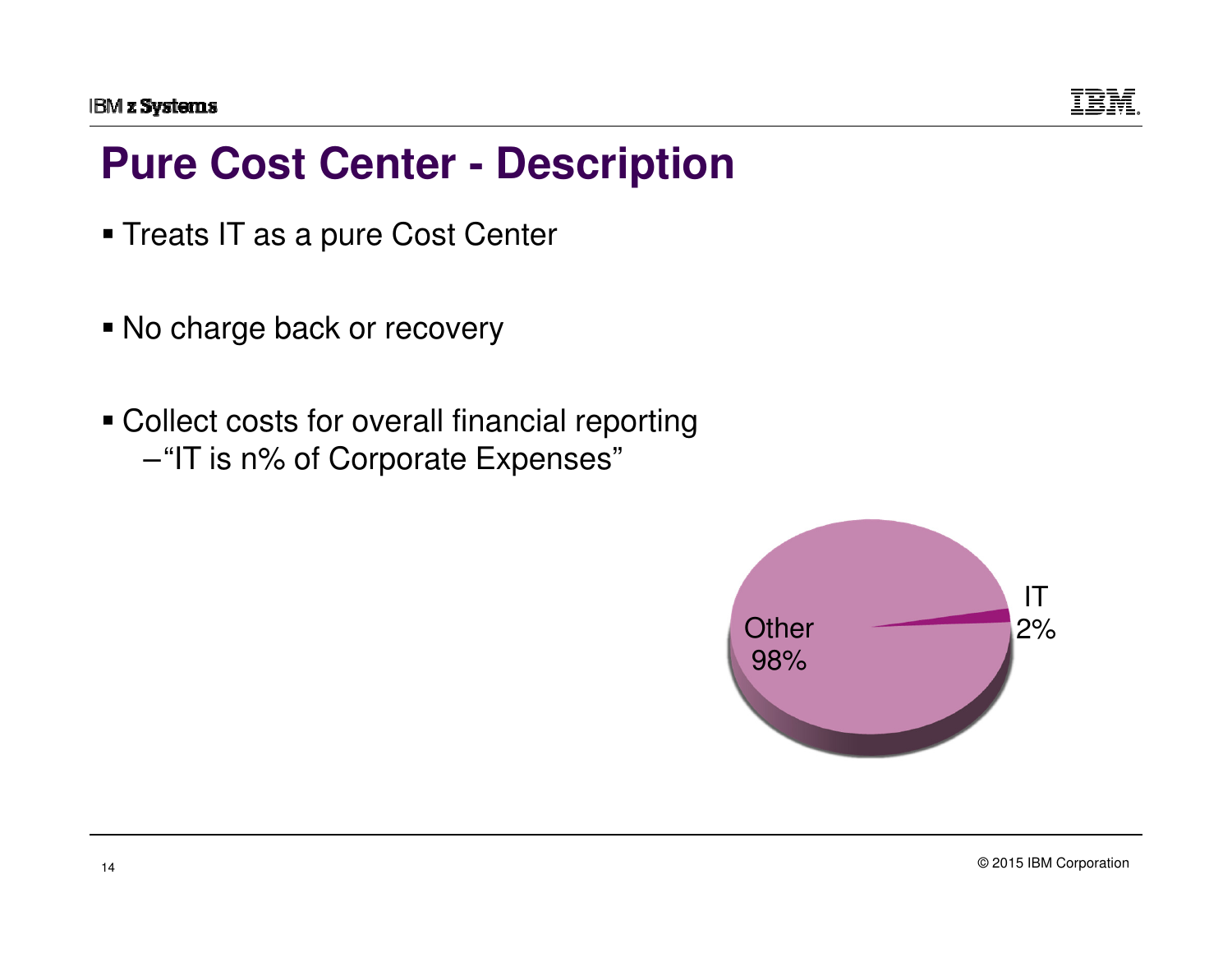

# **Pure Cost Center – Considerations**

- Strengths
	- –Little for IT to implement
	- –Very predictable for users
- Weaknesses
	- –Little incentive for users or systems to be efficient
	- –Focus on strategic decisions is often on expenses, and not on the potential value
	- –Actual cost of end user services not as accurate
	- –Can make IT a target for cuts
	- –Can make initial z Systems projects look expensive due to larger base costs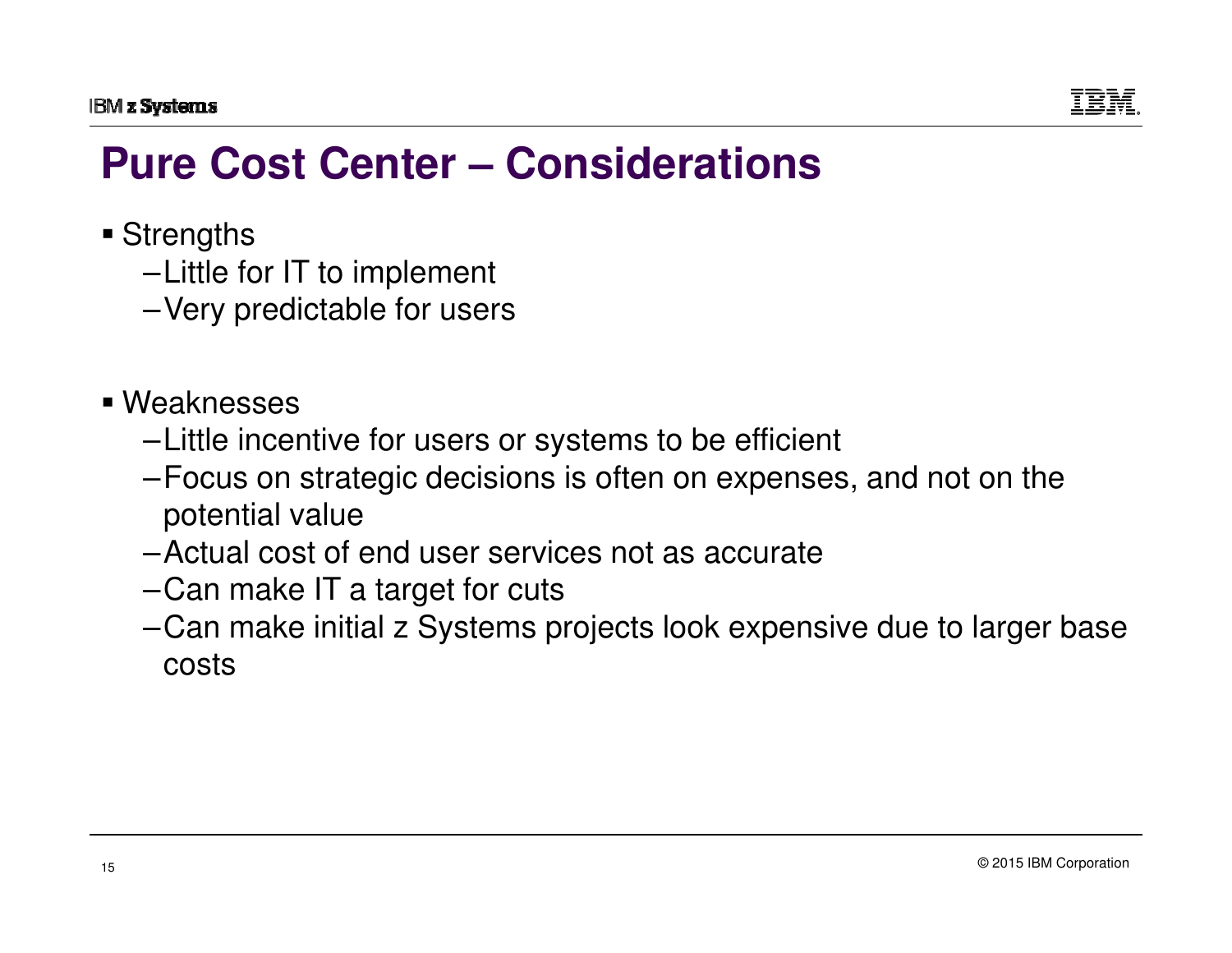# **Service Cost Allocation - Description**

- View IT as a cost center, that is you provide services but don't generate revenue directly
- Add up all the costs: HW, SW, Personnel, etc.
- Distribute across the users of the services
- How to distribute those costs for departments or lines of business?
	- –Percentage of virtual machines
	- –Percentage of business or revenue
	- –Percentage of users supported
	- –Percentage of overall processor time used
	- –Some other straight forward calculation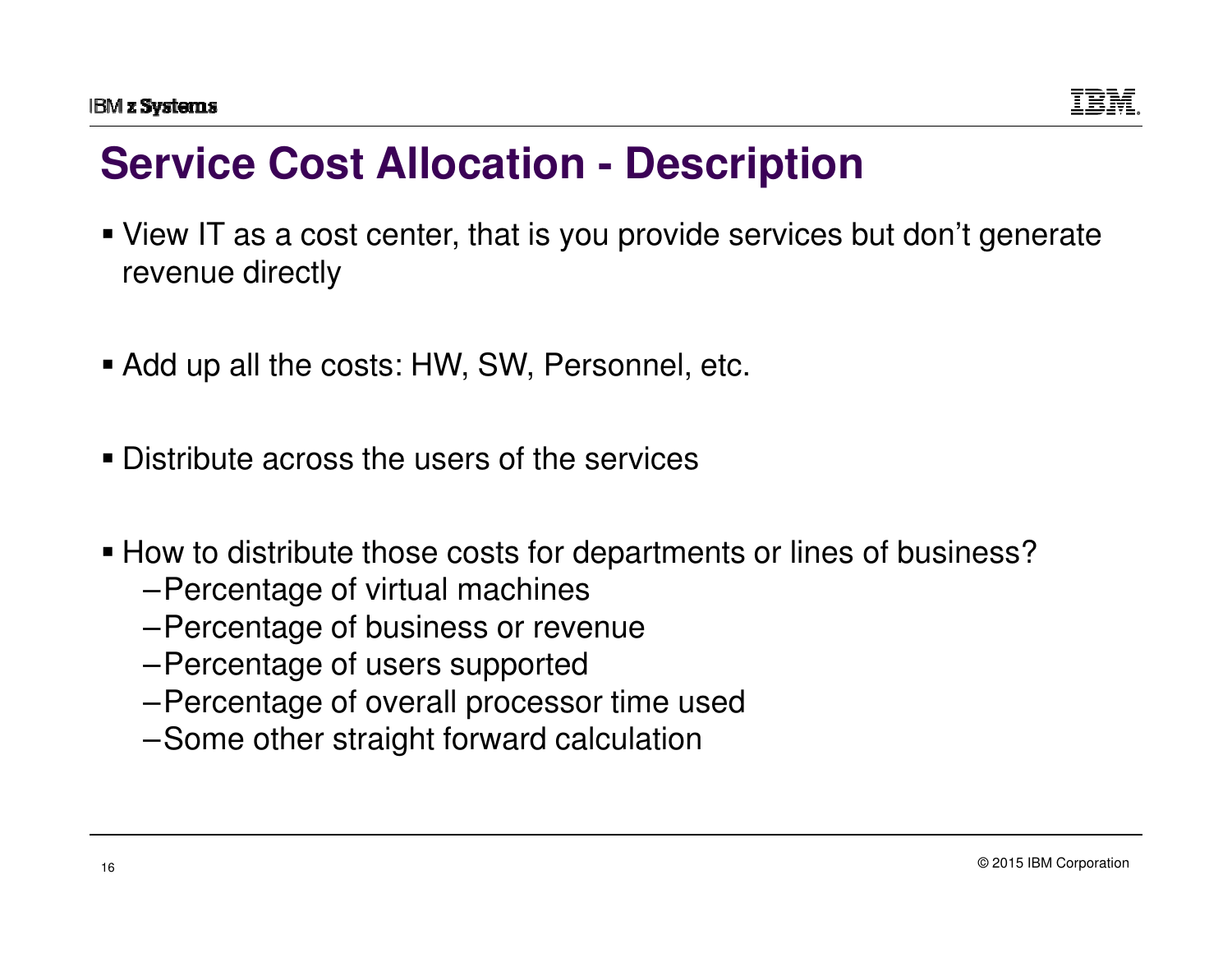# **Service Cost Allocation – Considerations**

- Strengths
	- –Fairly simple to implement
	- –Allows some focus on value versus expense
- Weaknesses
	- –Agreement on distribution method and fairness
	- –Incentives for efficiencies not as obvious
	- –Initial projects could be more expensive as base costs are distribute across fewer users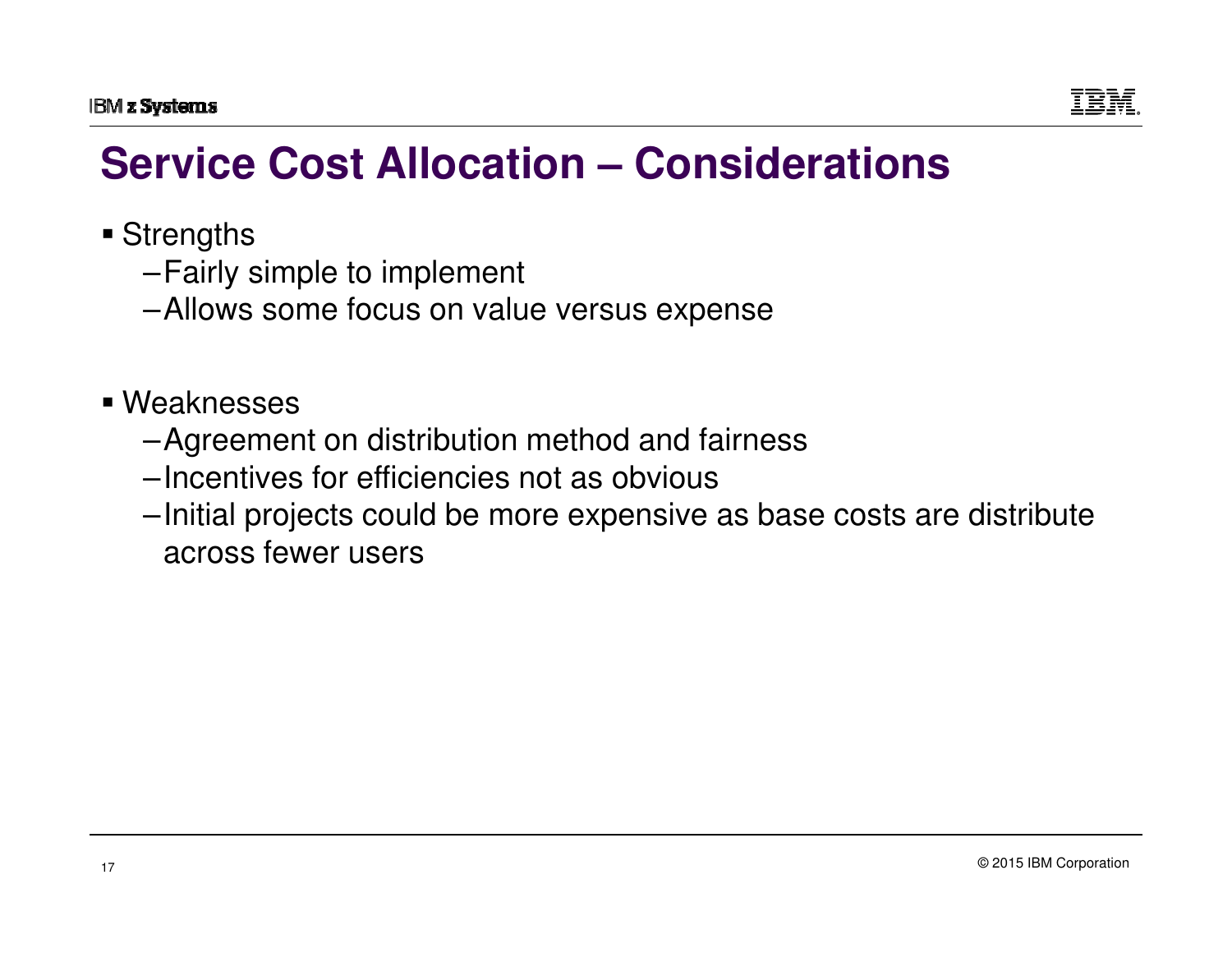# **Virtual Machine Flat Charge - Description**

- Create standard virtual machines with a fixed number of virtual processors, memory, and storage.
- Treats virtual servers like commodity servers or hardware.
- The 'basic' virtual machine would need to be large enough to contain largest workloads

–One size has to fit all or performance has to be limited

- No need to track usage of virtual machines for charge back reasons
- Responsibility to ensure sufficient resources

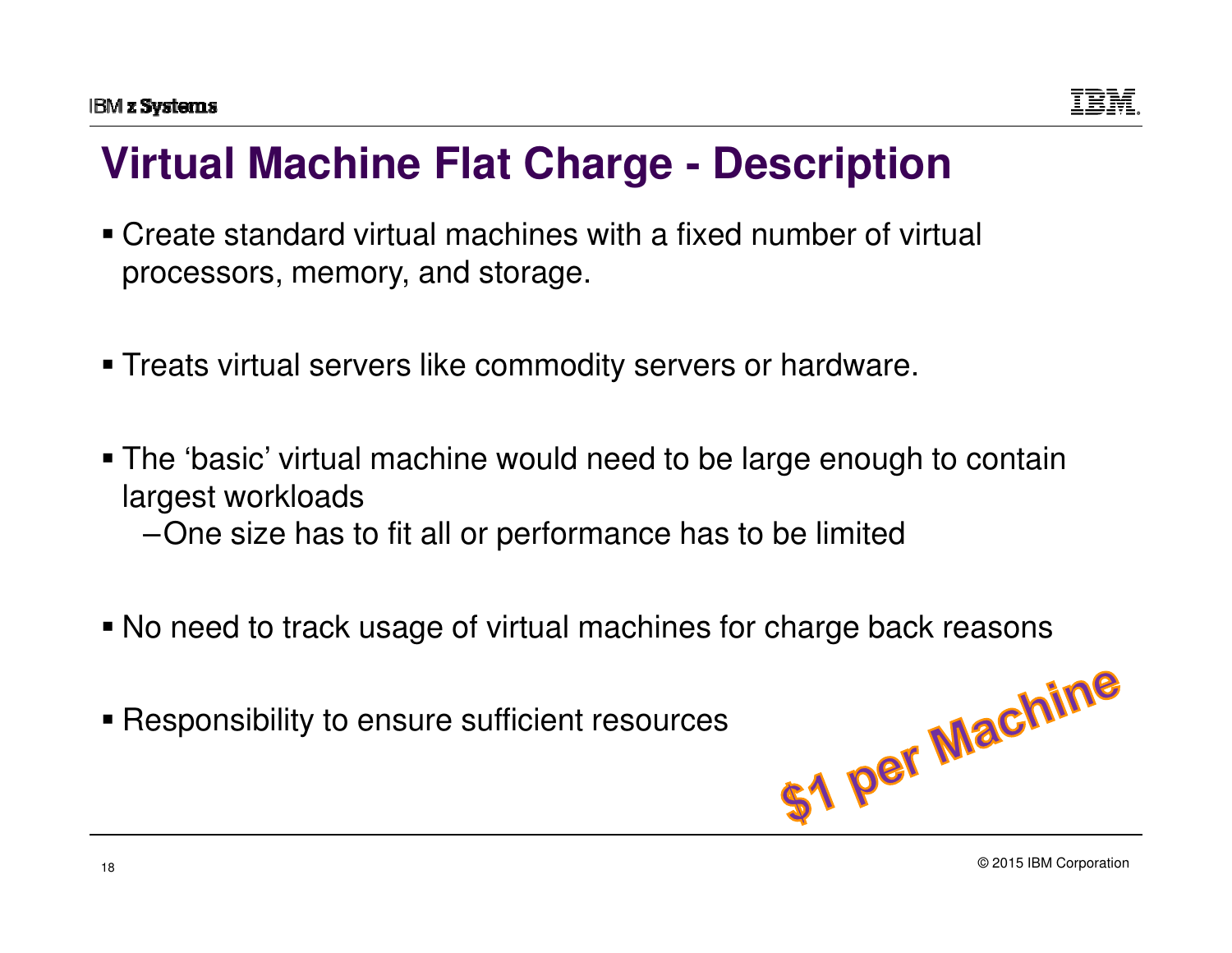# **Virtual Machine Flat Charge - Considerations**

- Strengths
	- –Implementation fairly straight forward
	- –Internal revenue for virtual resources instead of real resources
	- –Simple and predictable for user
- Weaknesses
	- –No incentive by users for efficient use of resources or to tune their systems
	- –Loophole of no limit for how much work you put into a virtual machine
		- Example: Just keep adding JVMs in same virtual machine
	- –Difficult to do capacity planning
	- –Need to oversize virtual machines
		- Can cause other problems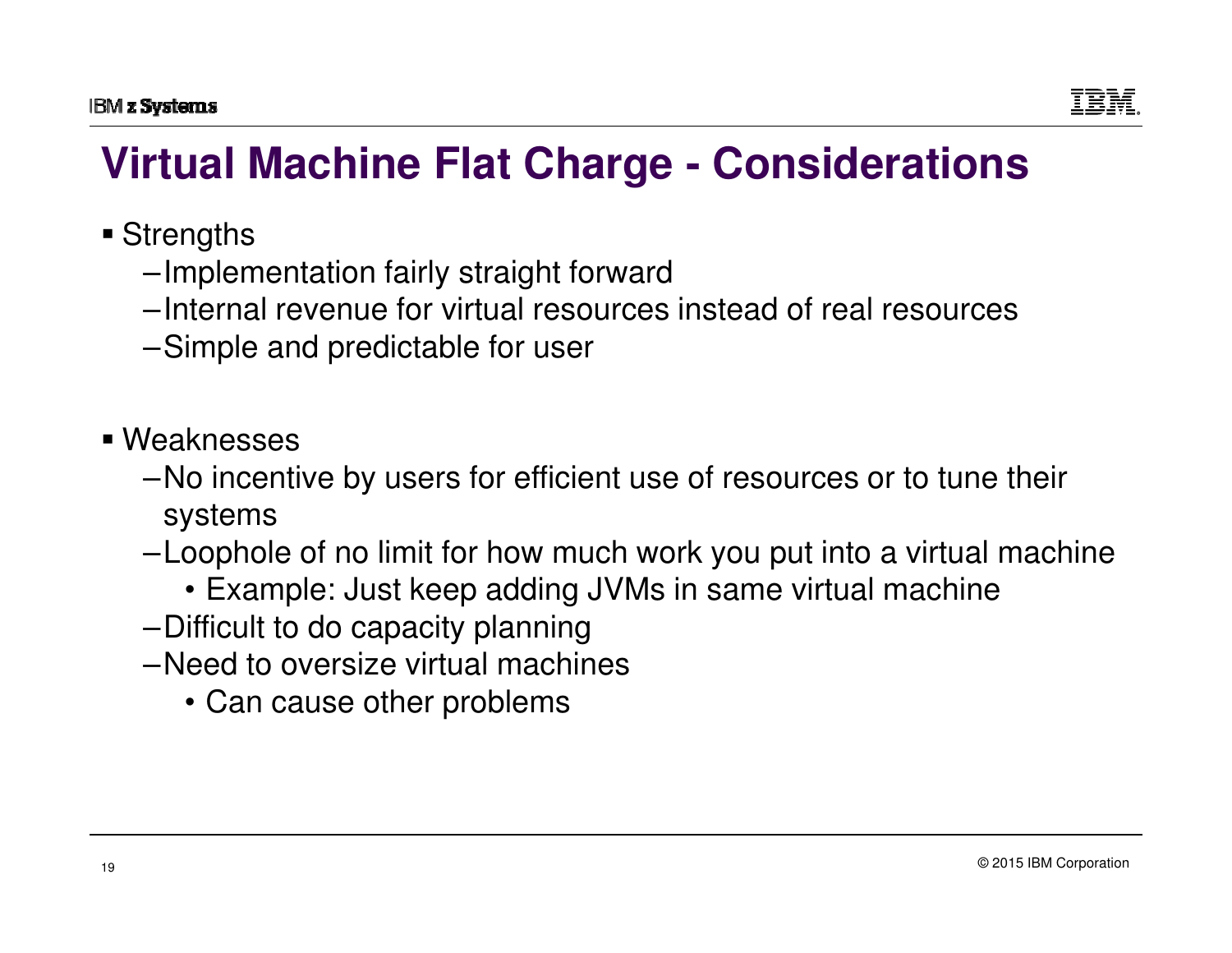

# **T-Shirt Sizes - Description**

- Variation of the Virtual Machine Flat Size
- Have various 'sizes' of virtual machines to select with a charge varies with the size
- Sizes normally reflect both processor and memory requirements.

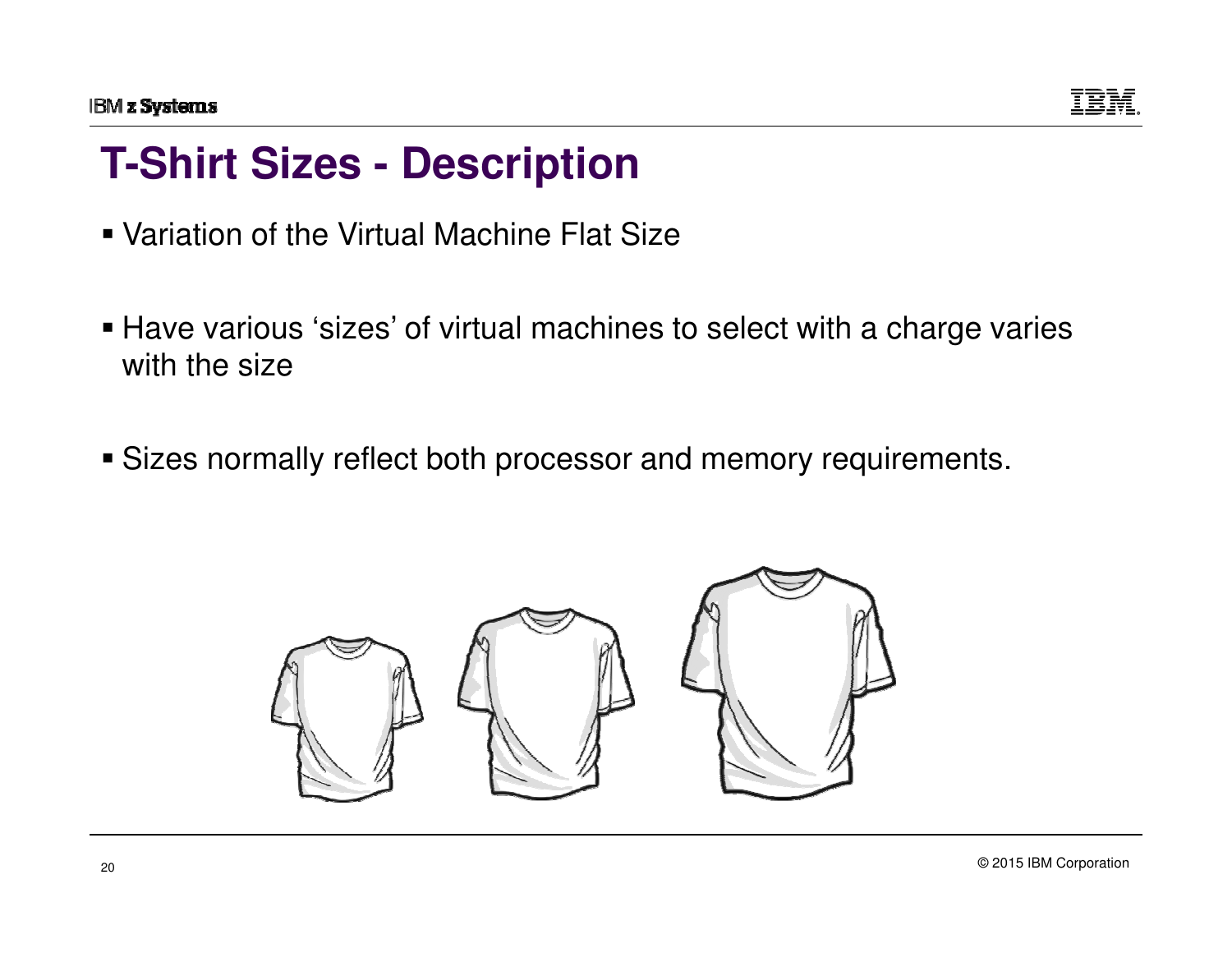

# **T-Shirt Sizes - Considerations**

- Strengths
	- –Implementation fairly straight forward
	- –Internal revenue for virtual resources instead of real resources
	- –Simple and predictable for user
	- –More fair than virtual machine flat charge
- Weaknesses
	- –No incentive by users for efficient use of resources or to tune their systems
	- –Loophole of no limit for how much work you put into a virtual machine
		- Example: Just keep adding JVMs in same virtual machine
	- –Difficult to do capacity planning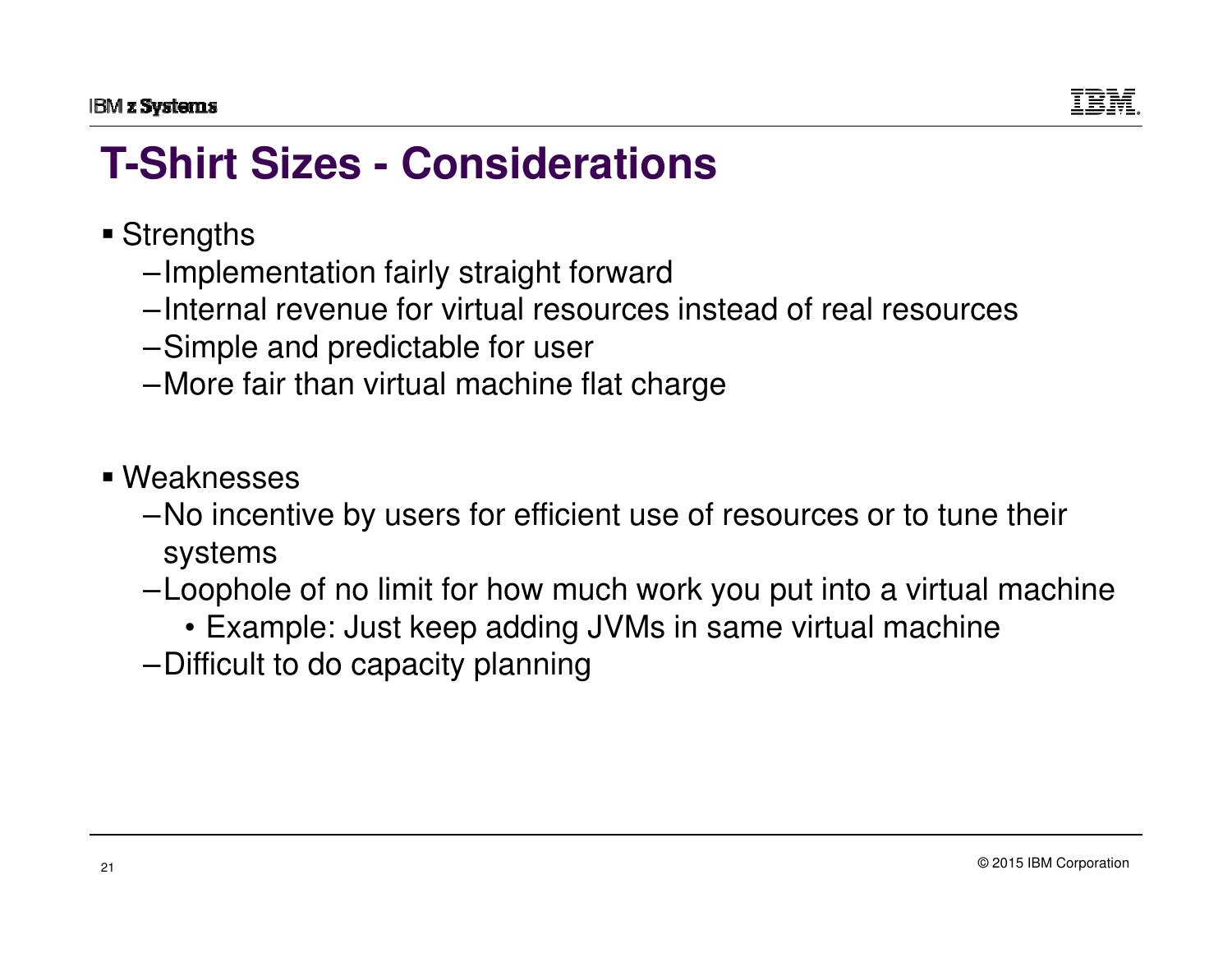

# **Variation for Flat and T-Shirt Sizes**

- Earlier models were based on virtual machines built
- Variation would be to charge based on logged on time



 Fairly easy to capture and gives incentive for virtual machines to be shutdown when not in use.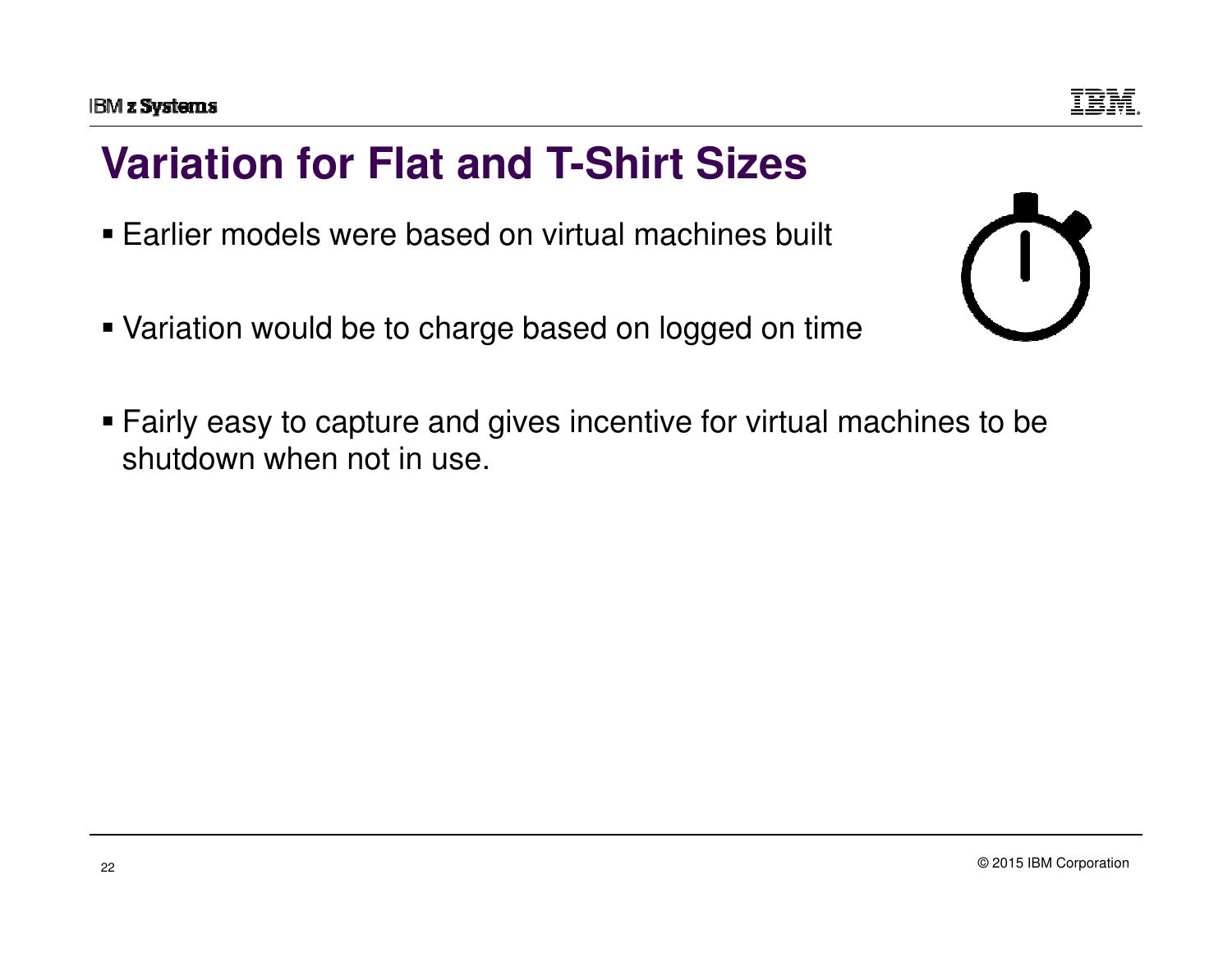![](_page_22_Picture_1.jpeg)

#### **Virtual Machine Usage Based - Description**

- Charge back based on absolute real resource usage
	- –Processor
	- –Memory
	- –Network
	- –Storage
- Virtual Machine Level
	- –Typically done at this level
	- –Data is easily gathered from z/VM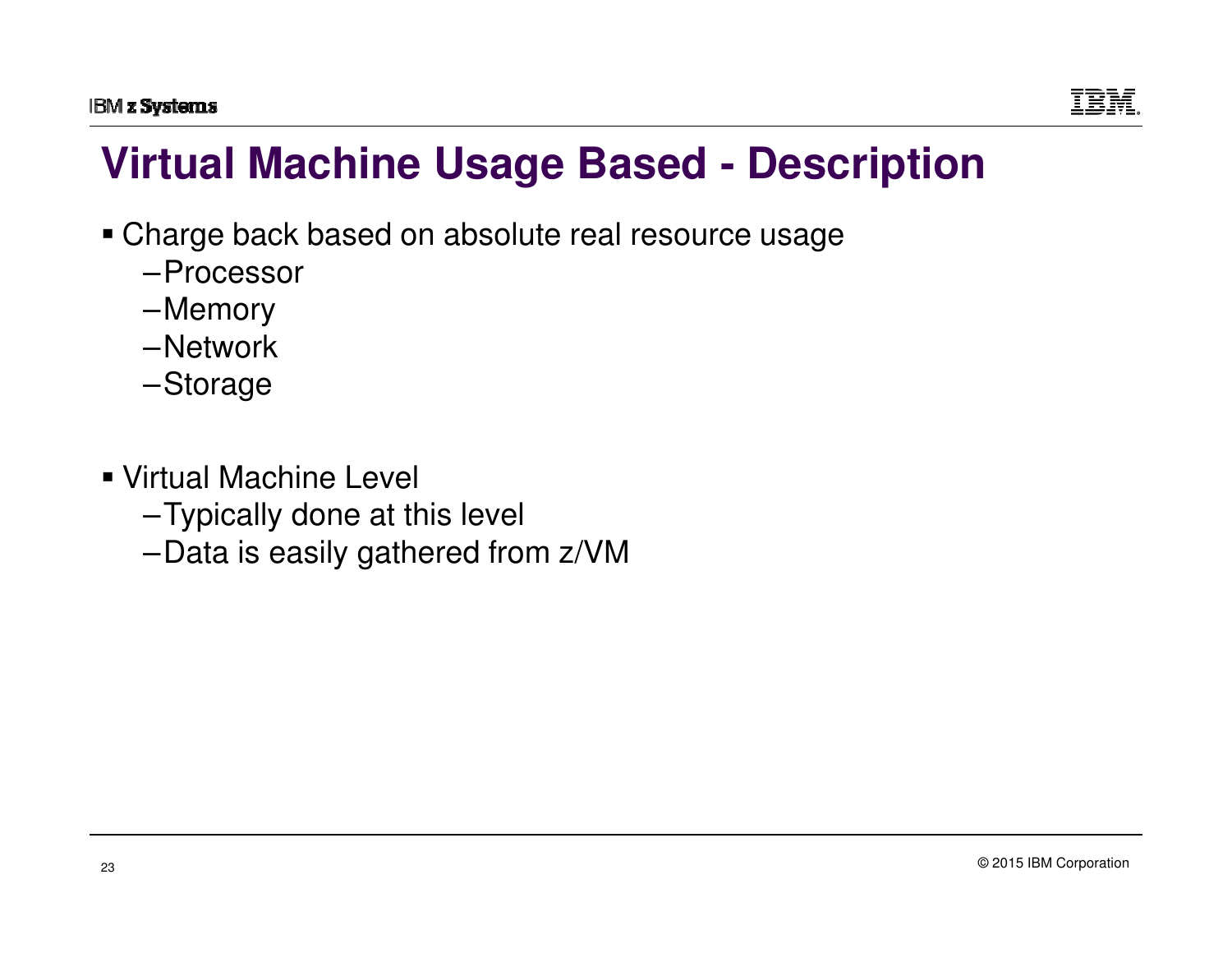#### **Virtual Machine Usage Based - Considerations**

- Strengths
	- –Flexible pay as you go
	- –Tracks back to cost recovery
	- –Various tools exist to facilitate this approach
	- –Incentive for tuning and improving efficiency
- Weaknesses
	- –More complex than other approaches
	- –Need method to adjust for loops or runaway scenarios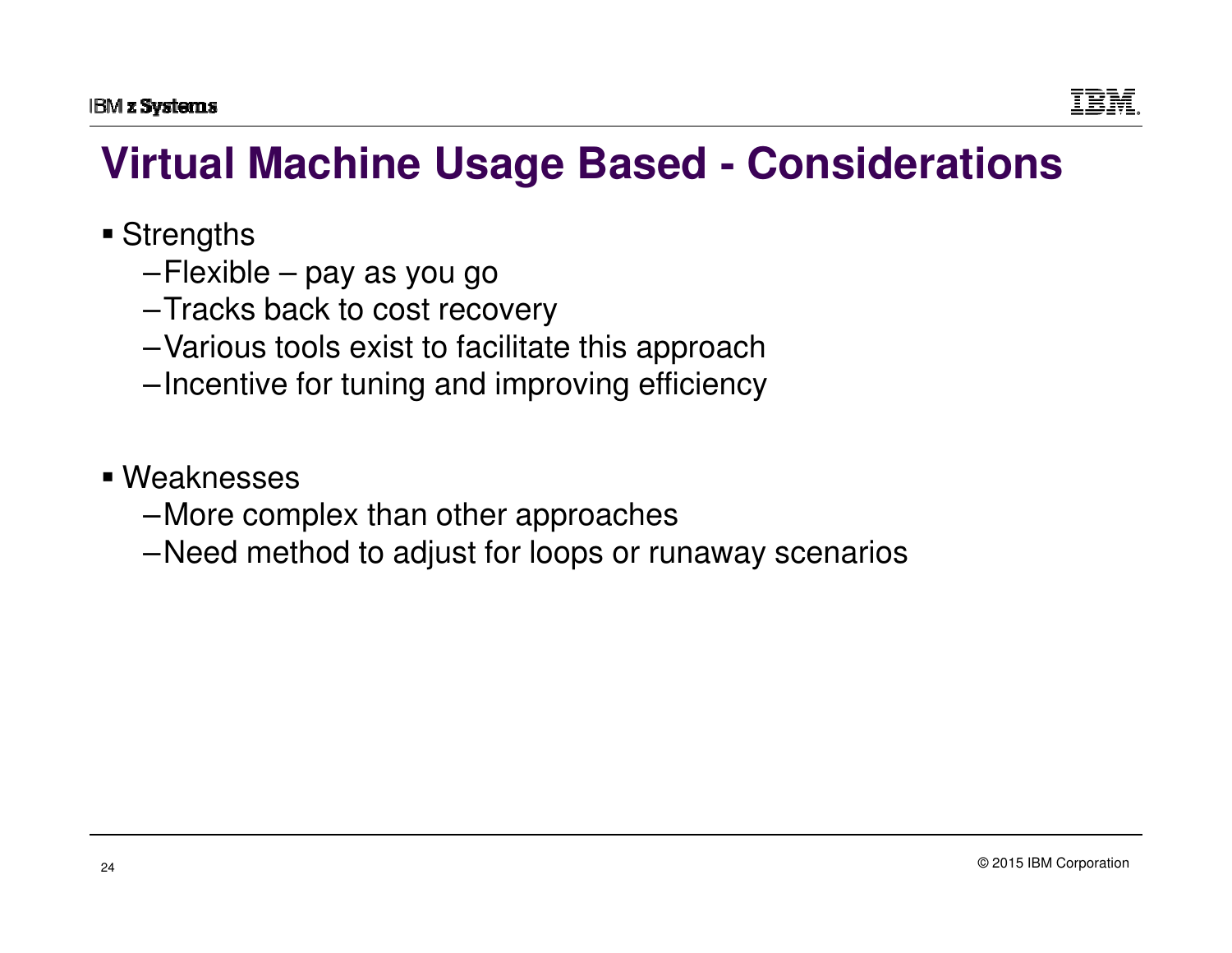![](_page_24_Picture_1.jpeg)

### **Linux Process Usage Based - Description**

- Charge back based on absolute real resource usage
	- –Processor
	- –Memory
	- –Network
	- –Storage
- Linux Process Level
	- –Valuable when multiple applications in a virtual machine (though that has other downsides)
	- –Requires pulling Linux process data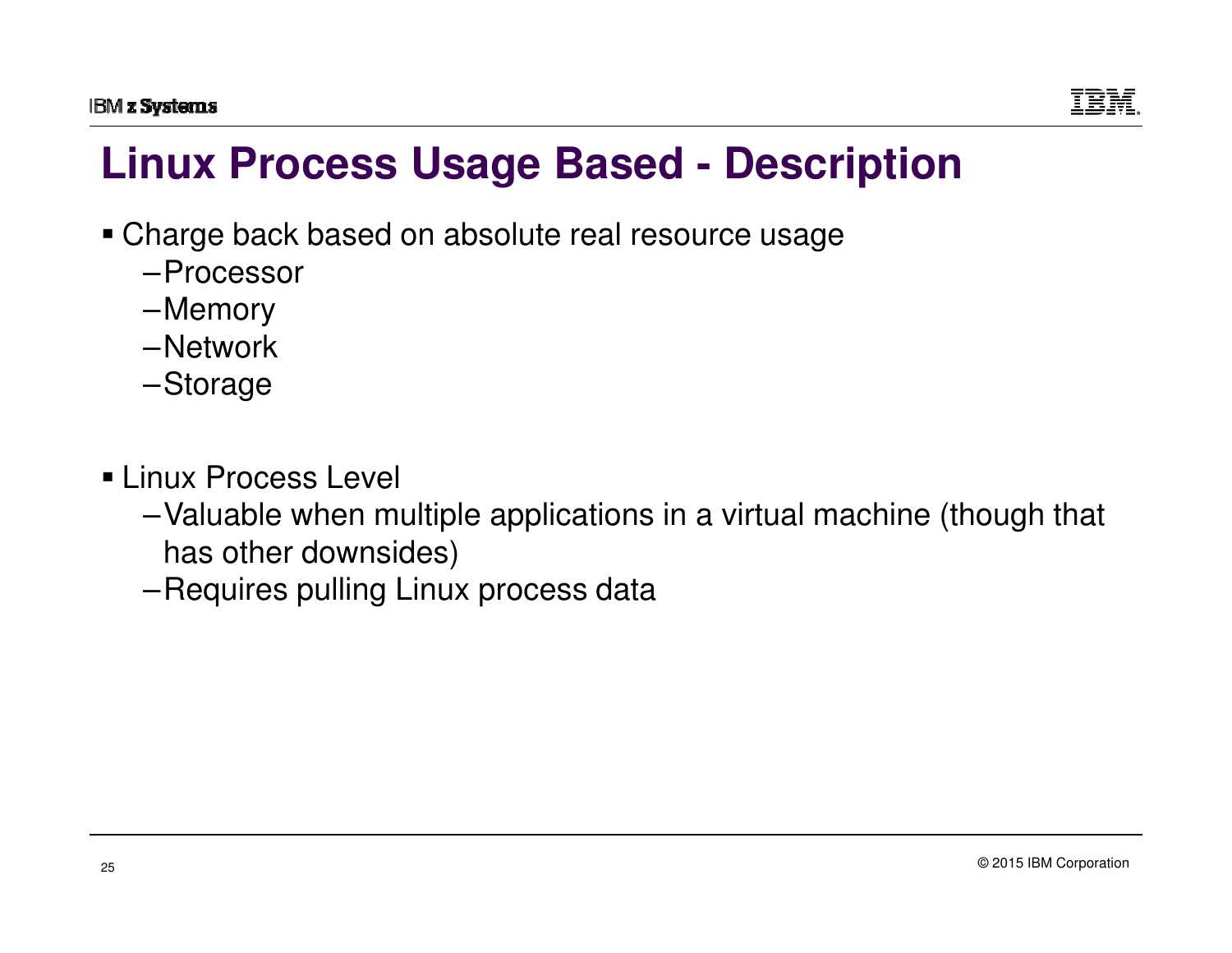#### **Linux Process Usage Based - Considerations**

- Strengths
	- –Flexible pay as you go
	- –Tracks back to cost recovery
	- –Handles virtual machines with mixed applications
	- –Incentive for tuning and improving efficiency
- Weaknesses
	- –More complex than other approaches, need to capture process level information
	- –Need method to adjust for loops or runaway scenarios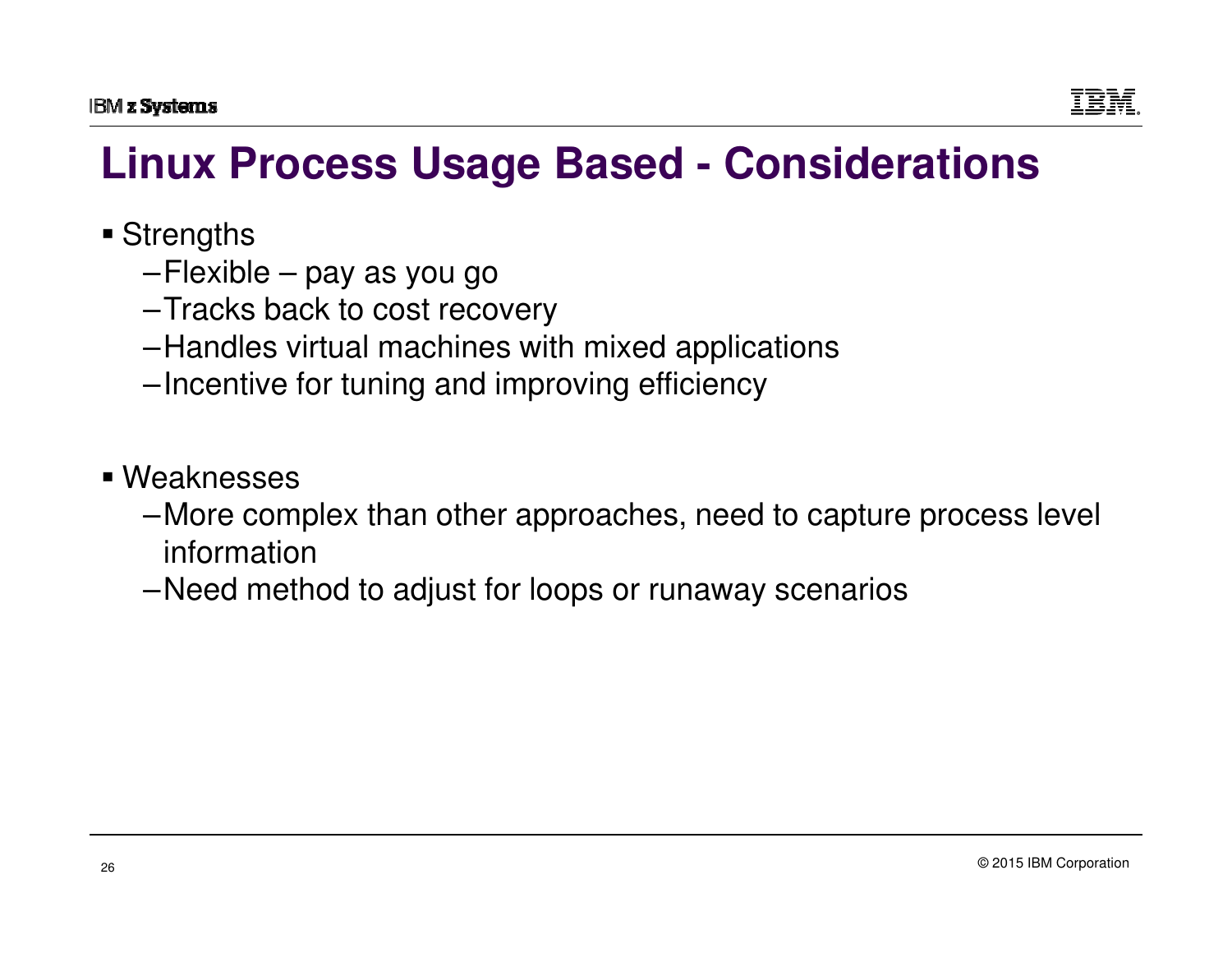# **Individual Resource Limit Based - Description**

- Paid for a fixed limit or capacity of resources, typically processor usage
- Create a cap or limit for individual virtual machines via SHARE ABSOLUTE LIMITHARD
- Determine the correct 'limit' –MIPS
	- –Percentage of an IFL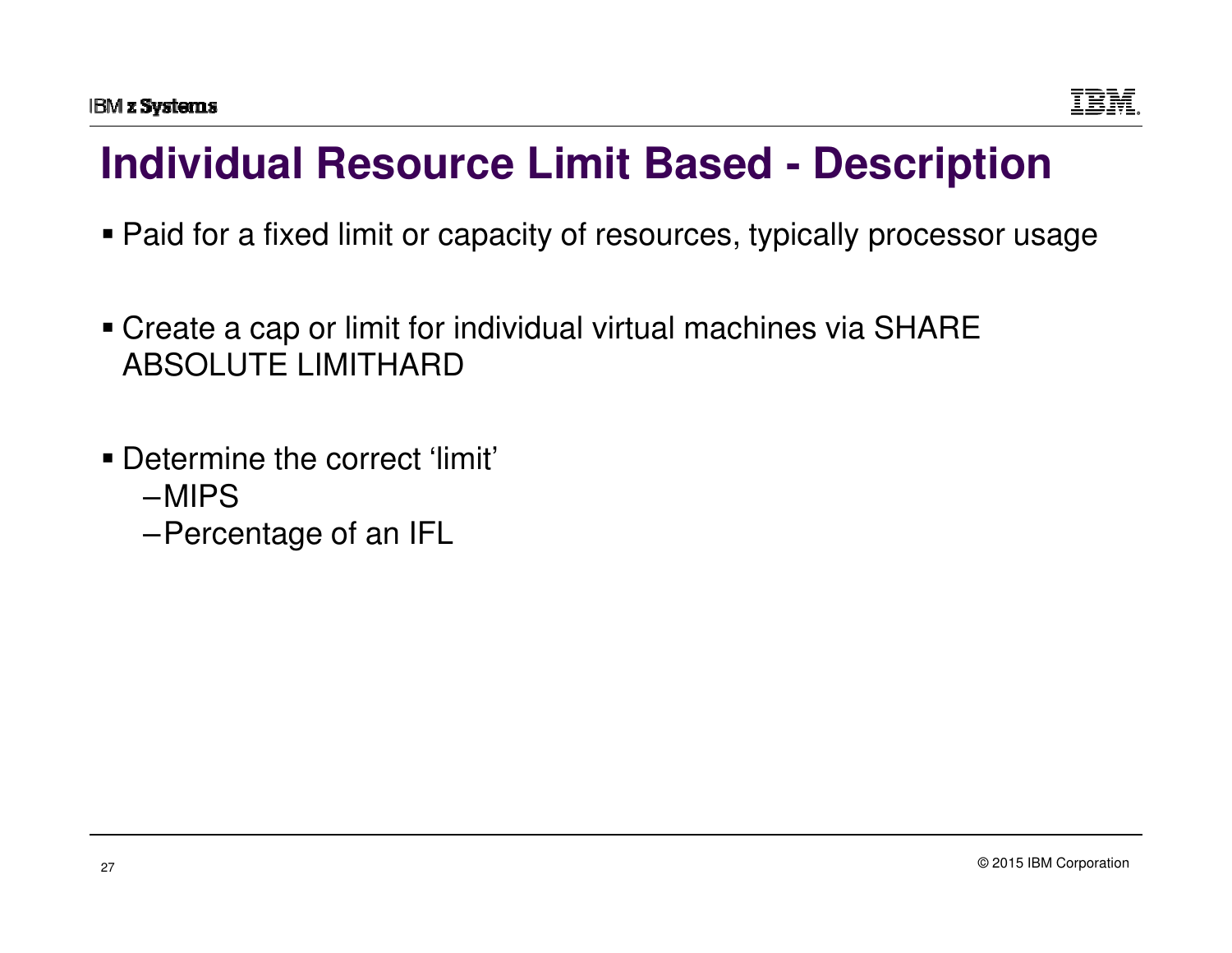#### **Individual Resource Limit Based - Considerations**

- Strengths
	- –Predictable for the end user
	- –Could 'purchase' different amounts based on heavier periods of the activity across the year
- Weaknesses
	- –Computing a value (MIPS) on which everyone can agree
	- –Having to set individual LIMITHARD for virtual machines
		- Percentage varies if you change number of logical processors
		- Multiple virtual machines may be needed or not needed at times
	- –Difficult for workloads that vary greatly
	- –Unused resources, while paid for, are wasted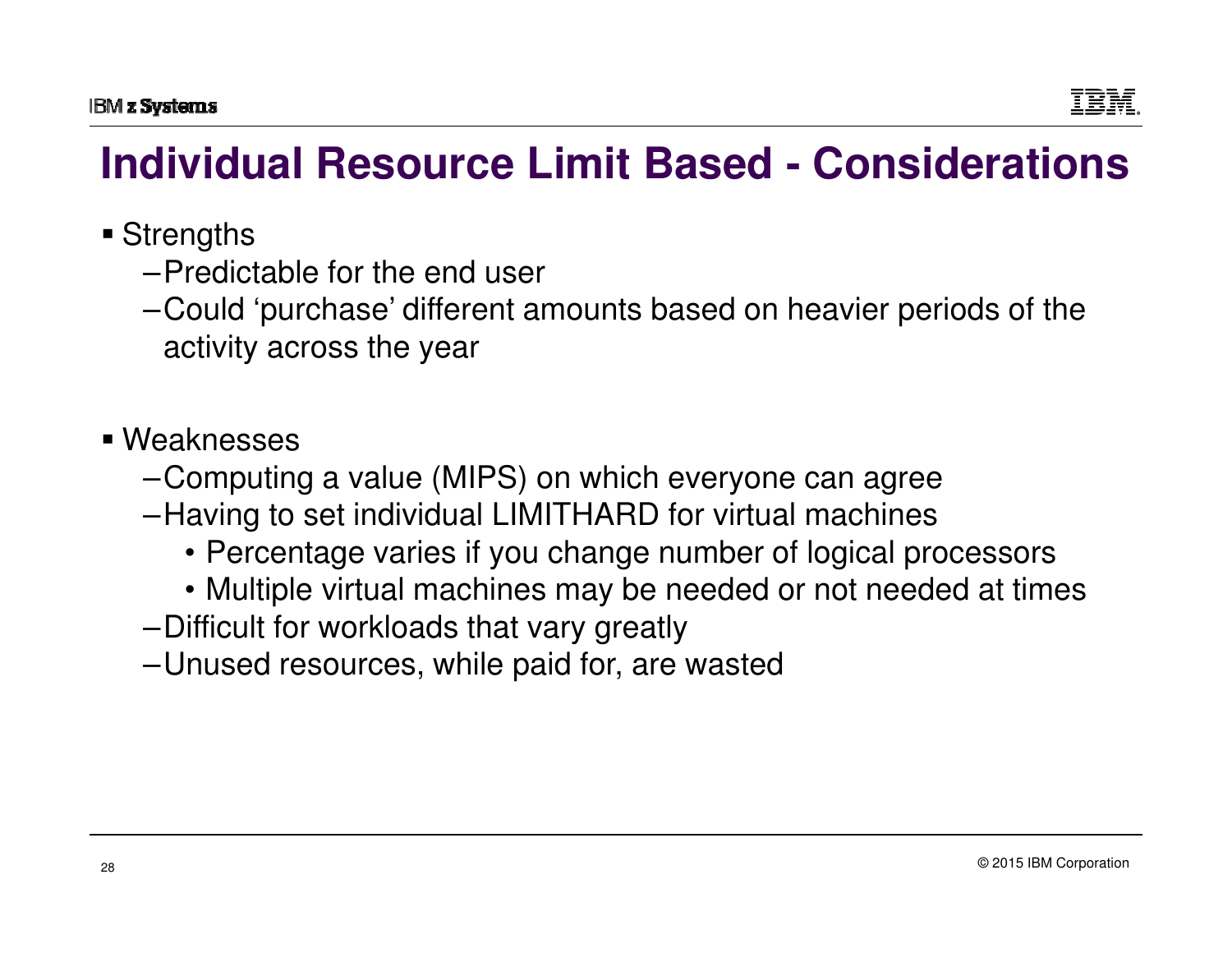# **Group Resource Limit Based - Description**

- Like the Individual Resource Limit Model but for a set of virtual machines on a given z/VM system
- Paid for a fixed limit or capacity of resources, typically processor usage
- Create a cap or limit for individual virtual machines via CPU pools
- Determine the correct 'limit' –MIPS
	- –Percentage of an IFL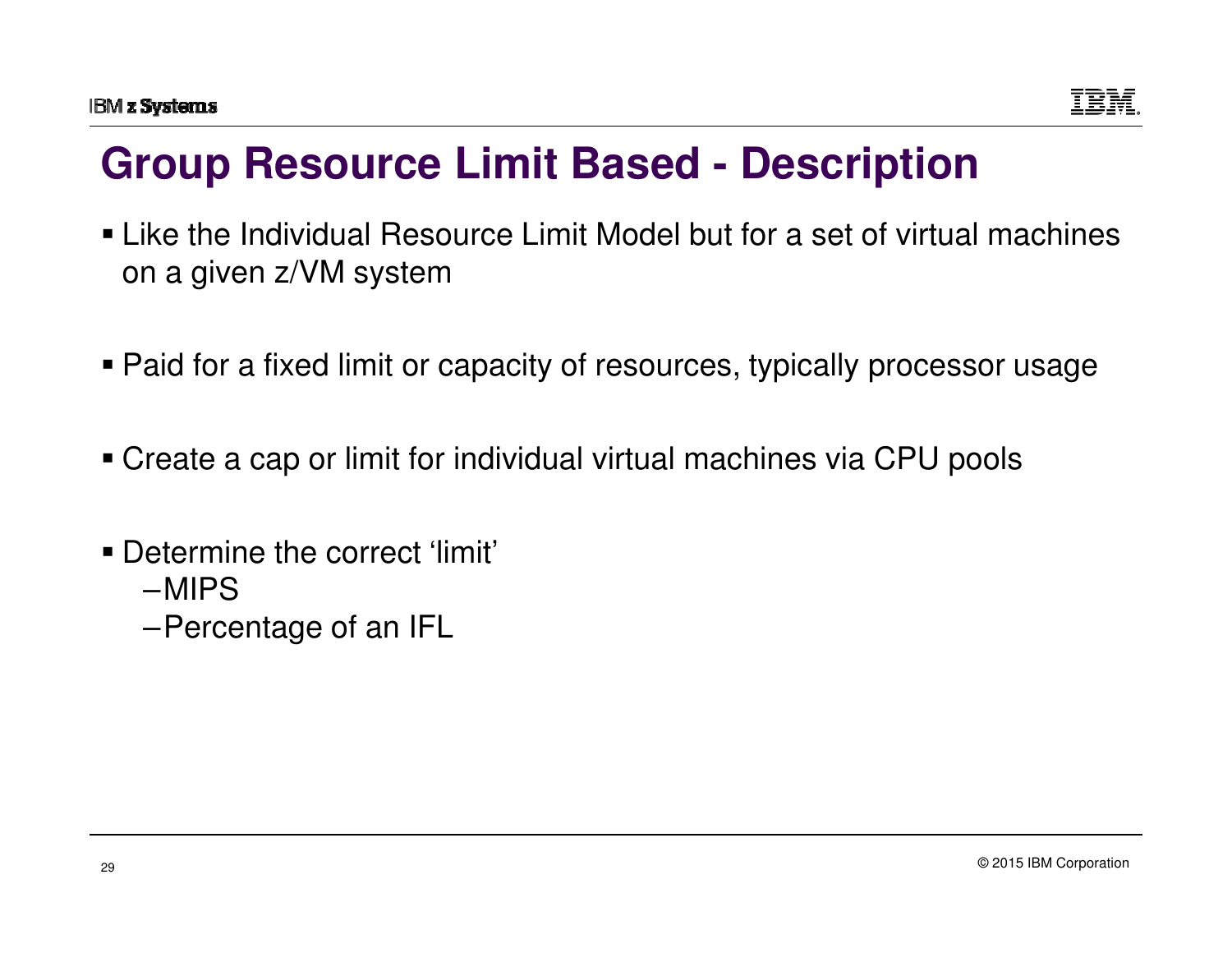# **Group Resource Limit Based - Considerations**

- Strengths
	- –Predictable for the end user
	- –Could 'purchase' different amounts based on heavier periods of the activity across the year
	- –Purchase for a group of virtual machines without need to know which will be used
- Weaknesses
	- –Computing a value (MIPS) on which everyone can agree
	- –Difficult for workloads that vary greatly
	- –Unused resources, while paid for, are wasted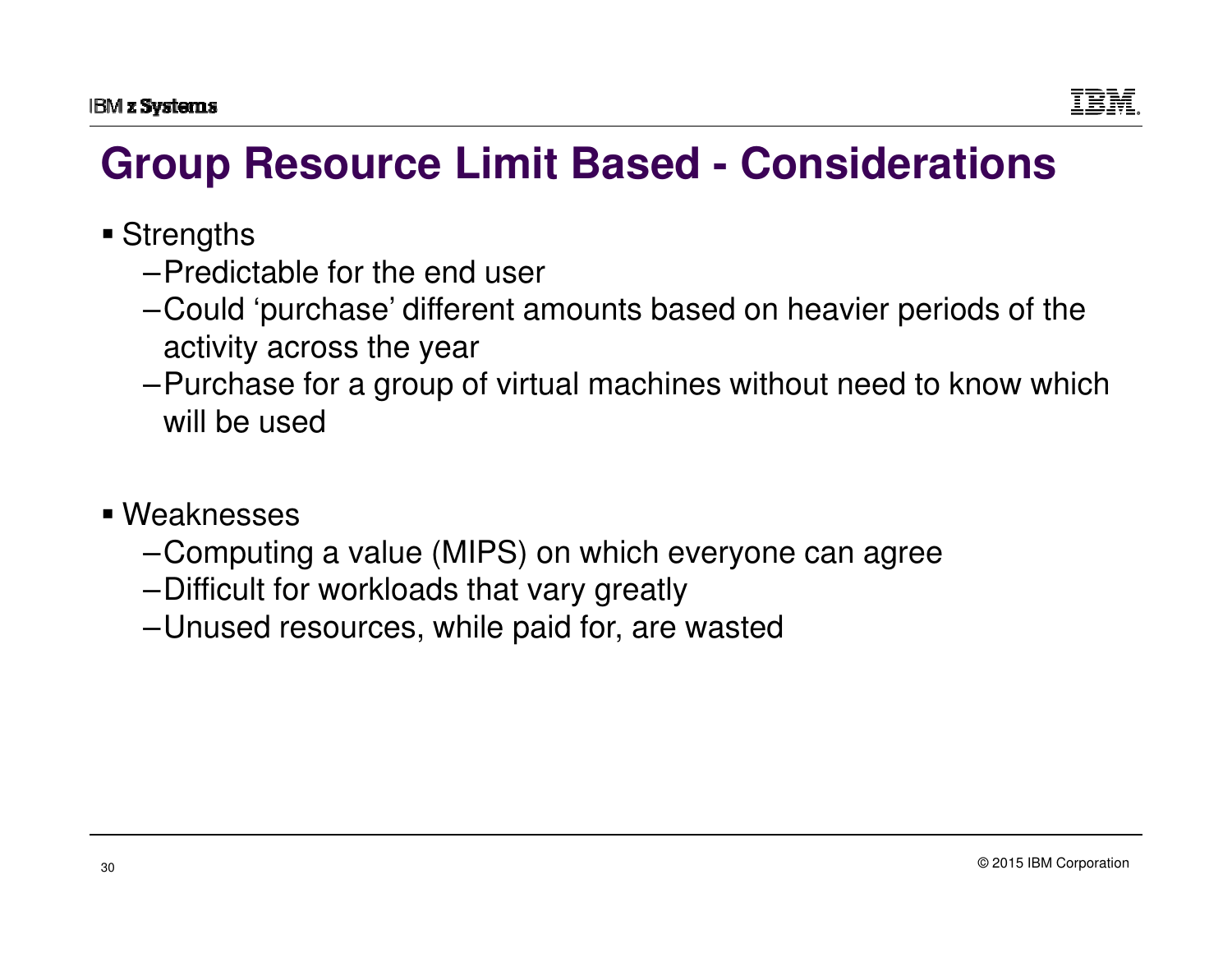![](_page_30_Picture_1.jpeg)

# **Variations and Other Options**

- Provide 'discount' for resources used off-shift or off-peak hours
- T-shirt model with service goals
	- –Example:
		-
		- \$\$ Standard Machine: Limitsoft Share Setting
		- \$\$\$ Gold Machine: No limit share
		- \$ Discount Machine: Low Limithard Share Setting
			-
			-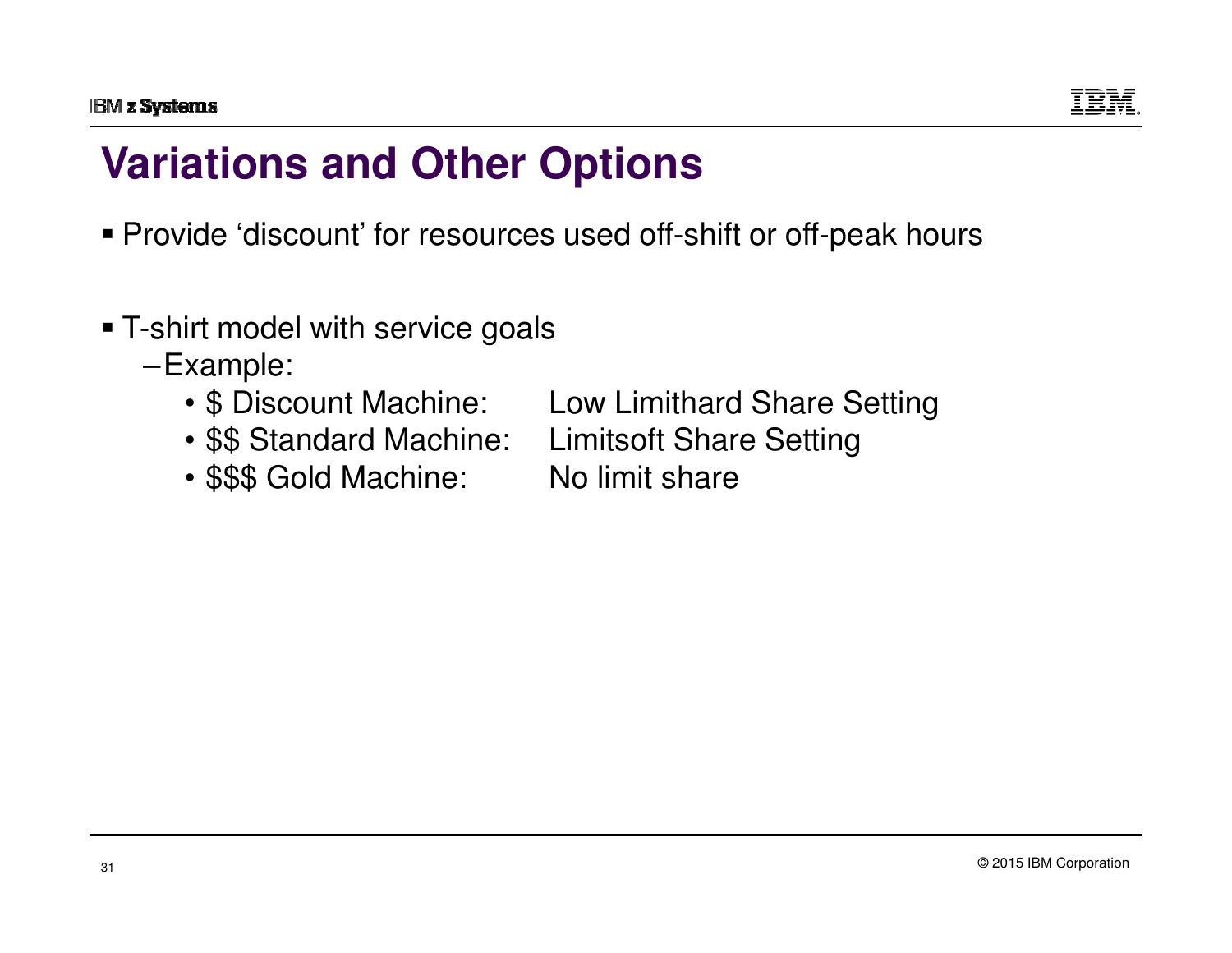![](_page_31_Picture_1.jpeg)

# **Quality of Service Charges**

- Is there special technology or quality of service that costs you more to provide?
- **I** Is there special technology or quality of service that your end users would pay to have?
- Examples:
	- –365 x 7 Support
	- –Disaster Recovery
	- –Business Continuity
		- Up during planned outages (Live Guest Relocation)
	- –Secure end of life cycle management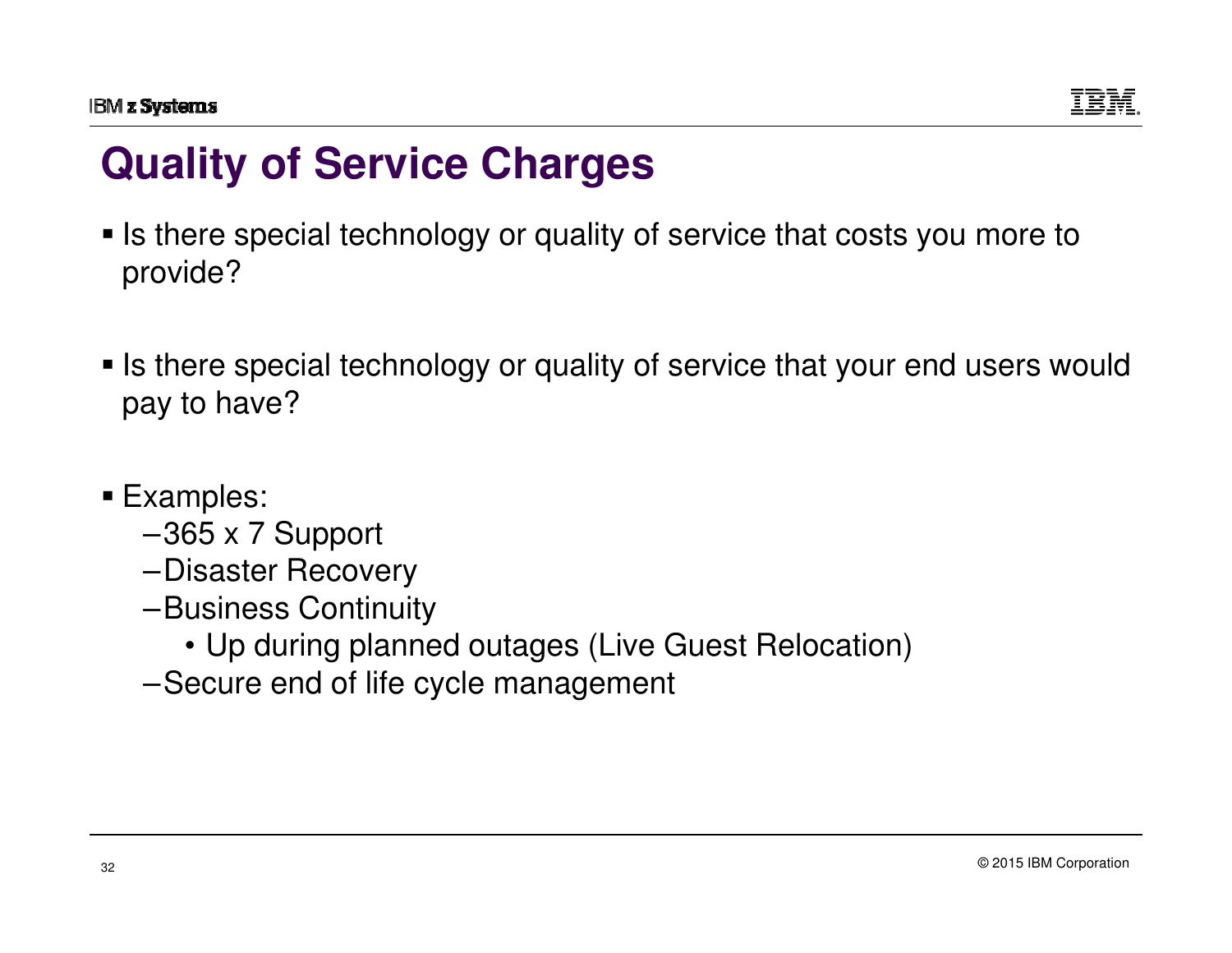### **Quality of Service Based Charge - Considerations**

- Strengths
	- –Allows recovering costs for perhaps expensive services
	- –Allows highlighting of services perhaps not available on other platforms
- Weaknesses
	- –Incentive for people to avoid services that could be important due to price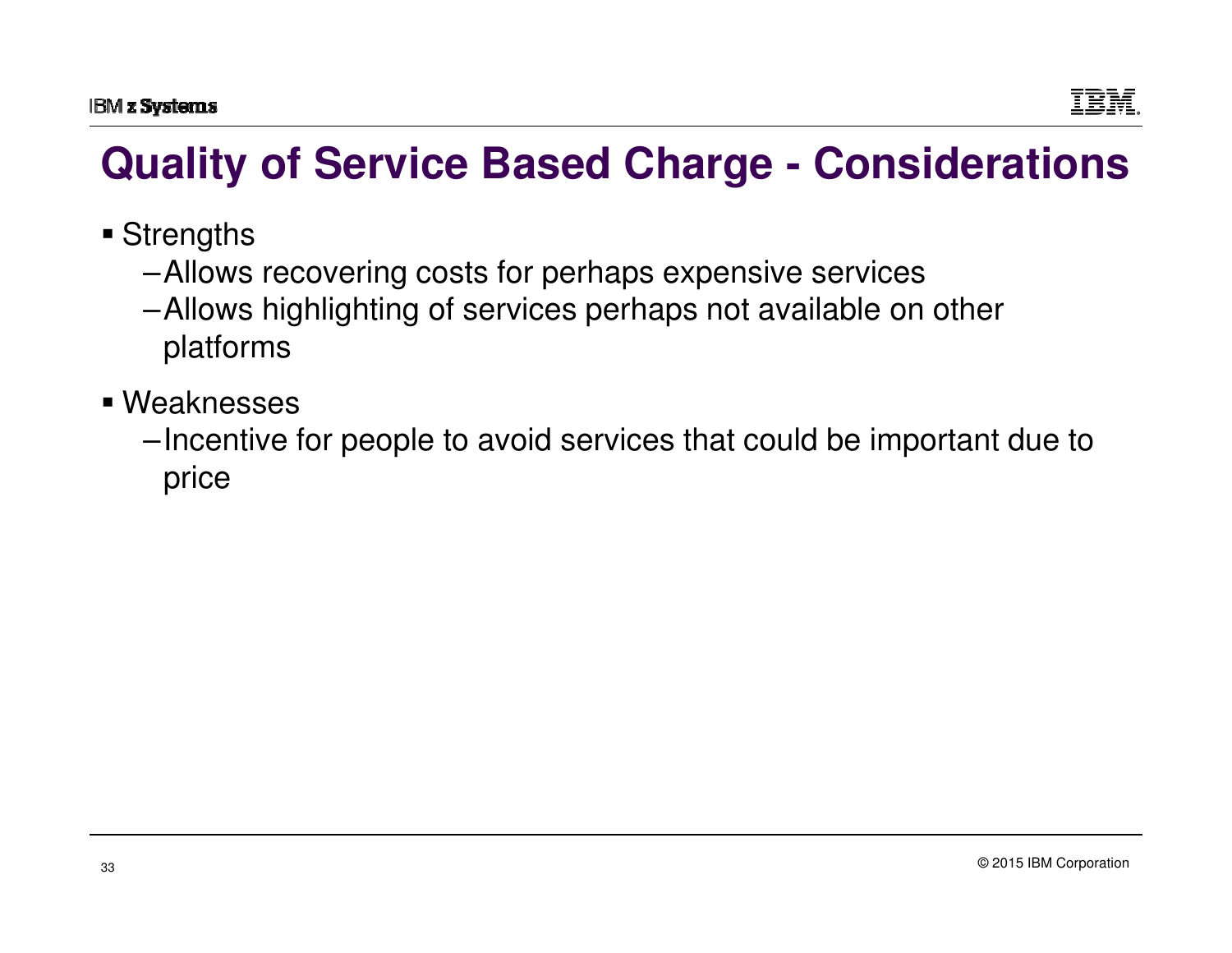![](_page_33_Picture_1.jpeg)

# **Other Considerations**

- Put yourself in your user's position. How would you (they) try to work the system? What loop holes are there? What would you not like about it?
- Where are your costs in terms of managing the system, particularly in people time?
	- –Build? Capacity Planning? Network modifications?
- Ask about the dynamic nature of the environment.
	- – If cost recovery from the systems team is important, than understanding what can change and how frequently is valuable.
- How large will the environment scale?
	- –Some approaches are easy for a few dozen guests, but become more challenging when talking about 100s of virtual machines.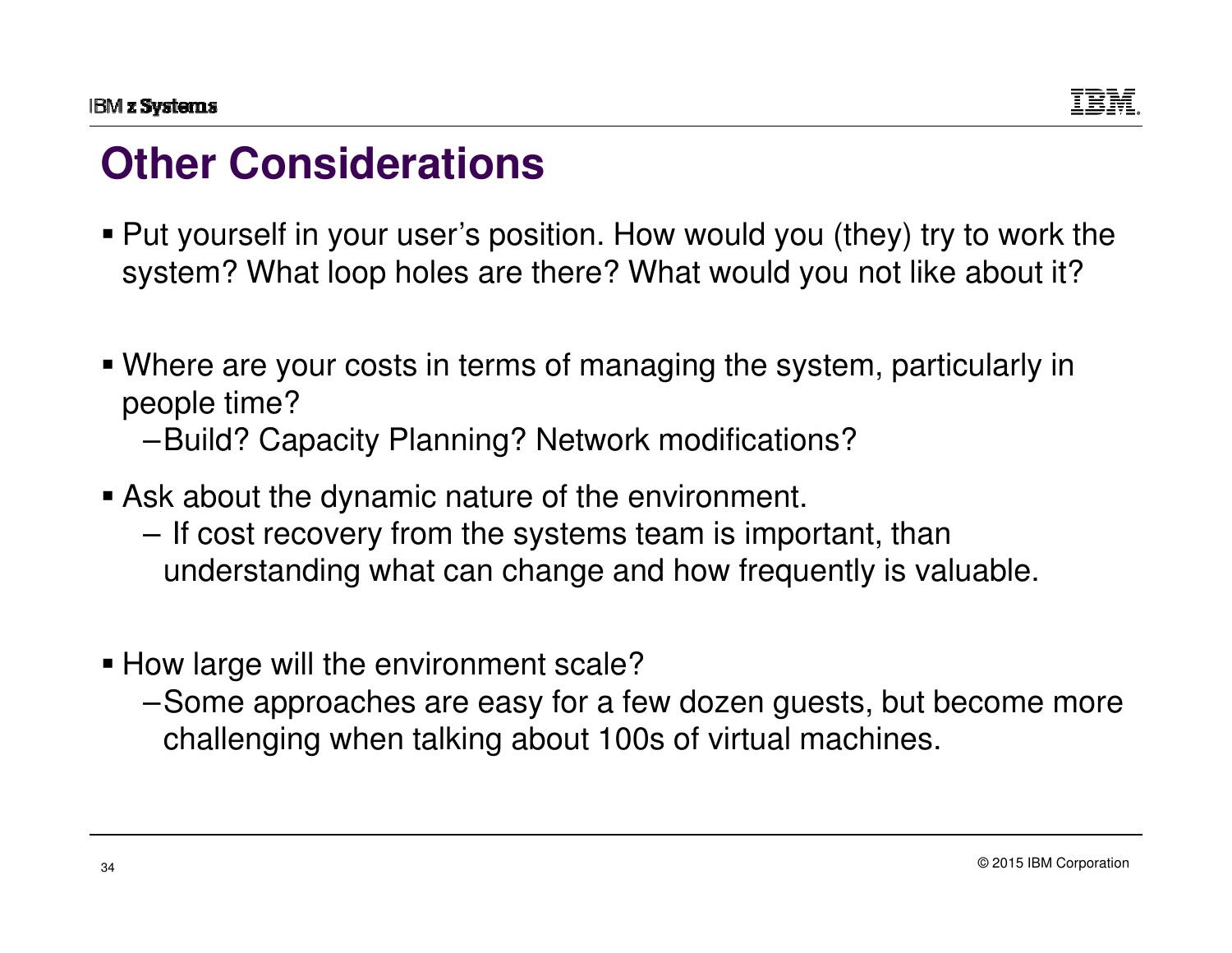#### **Summary of Models**

![](_page_34_Figure_3.jpeg)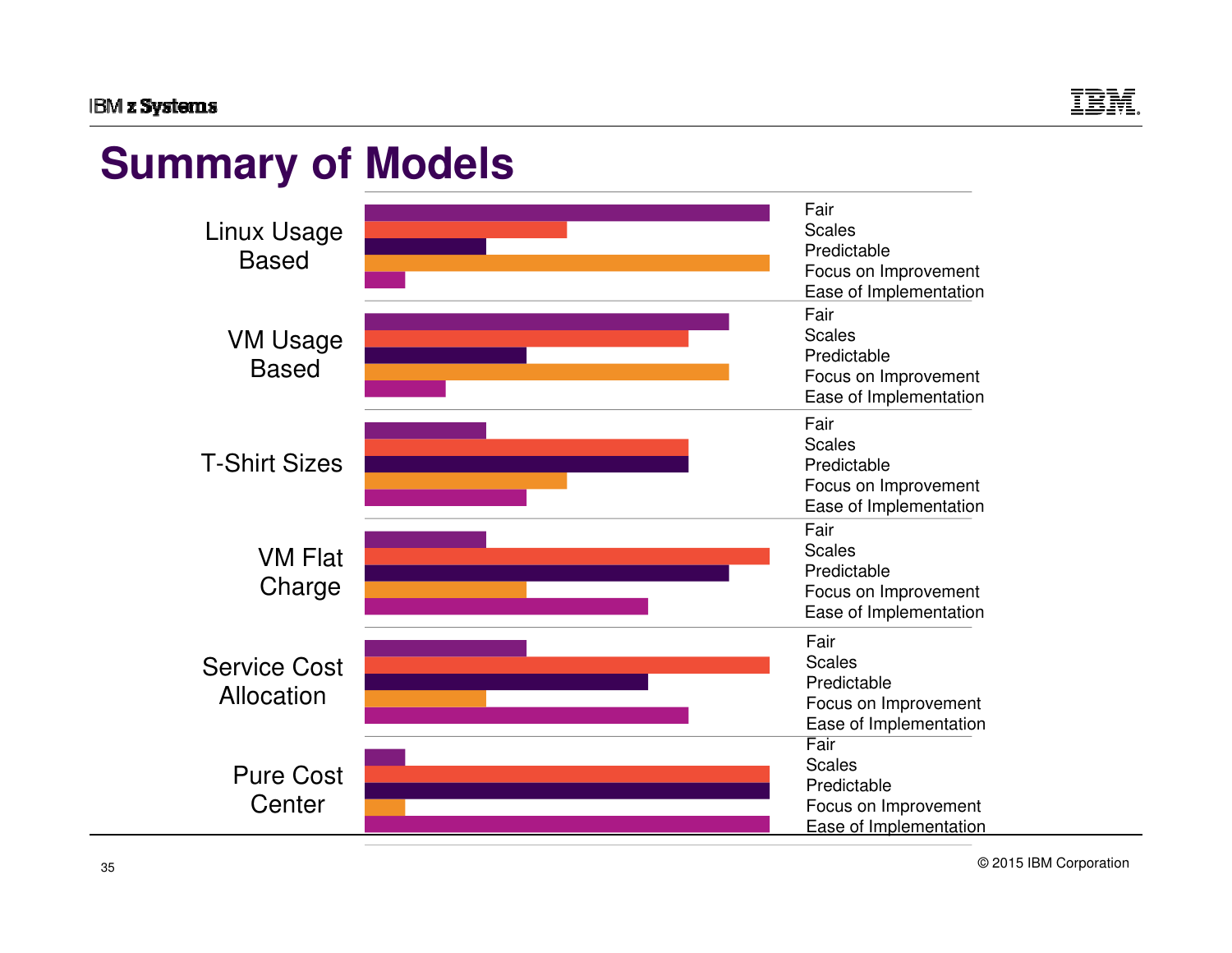![](_page_35_Picture_1.jpeg)

#### **What Models are Customers Using?**

![](_page_35_Figure_3.jpeg)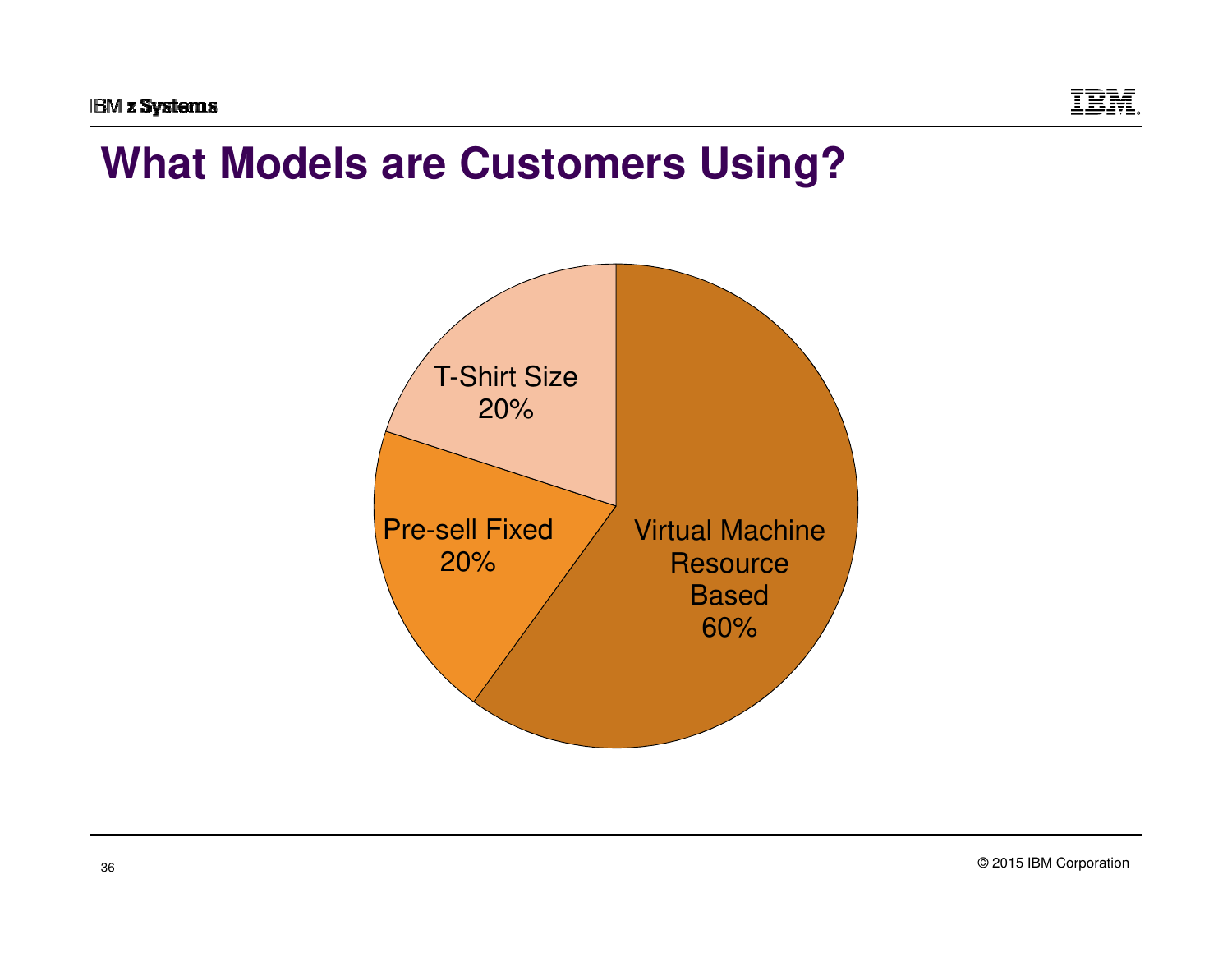![](_page_36_Picture_1.jpeg)

#### **Methods**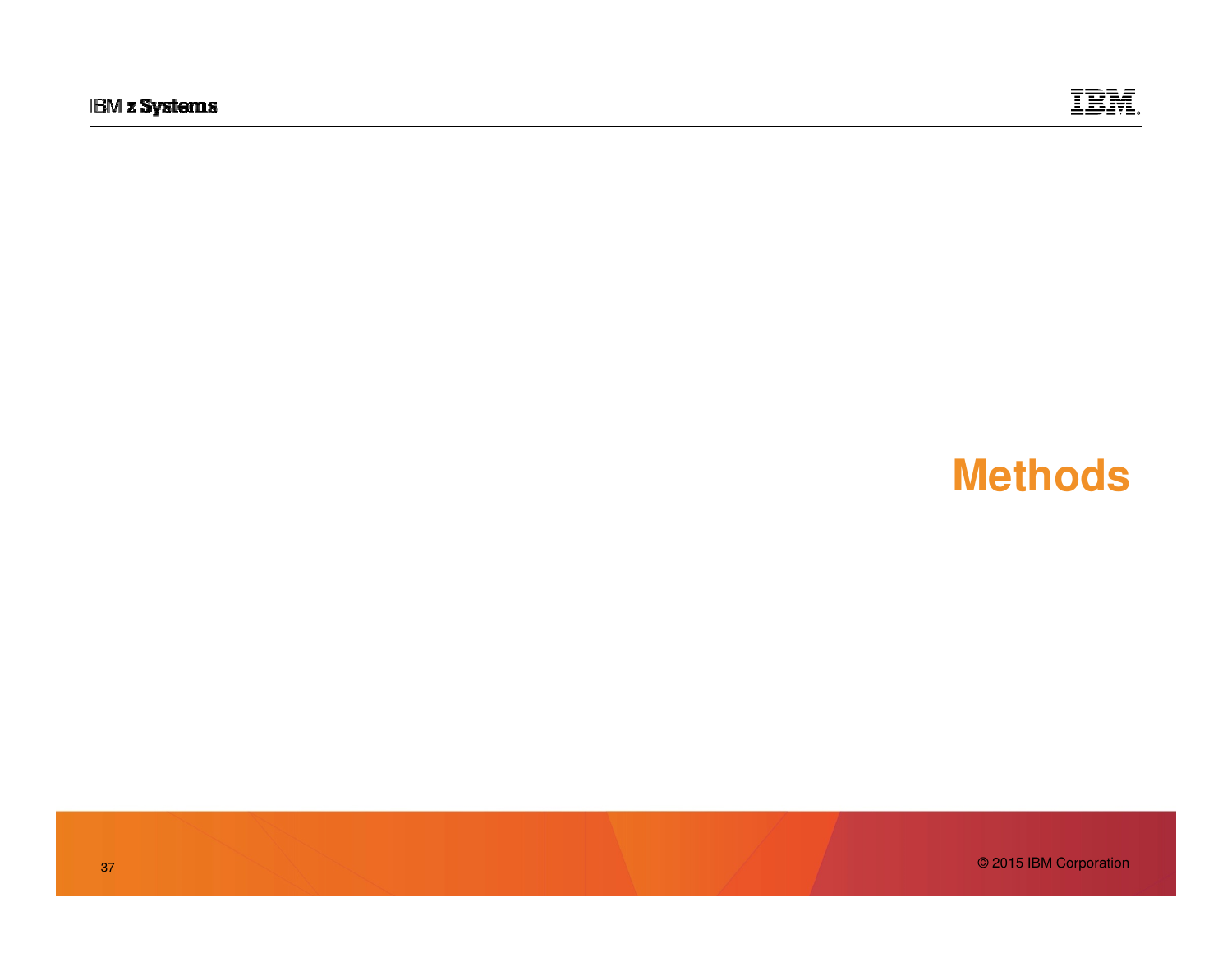# **Billing or Charge Back in z/VM Environment**

- z/VM has interfaces that allow for performance and accounting data to be generated and collected. Examples of this information includes:
	- –Processor time consumed
	- –Processor or capacity available
	- –Memory usage and activity
	- –I/O activity
	- –Network activity and capacity
- IBM and other ISVs provide tools and products to reduce and report this information with various degrees of sophistication
- **Information can be grouped or aggregated via accounting numbers or** other information.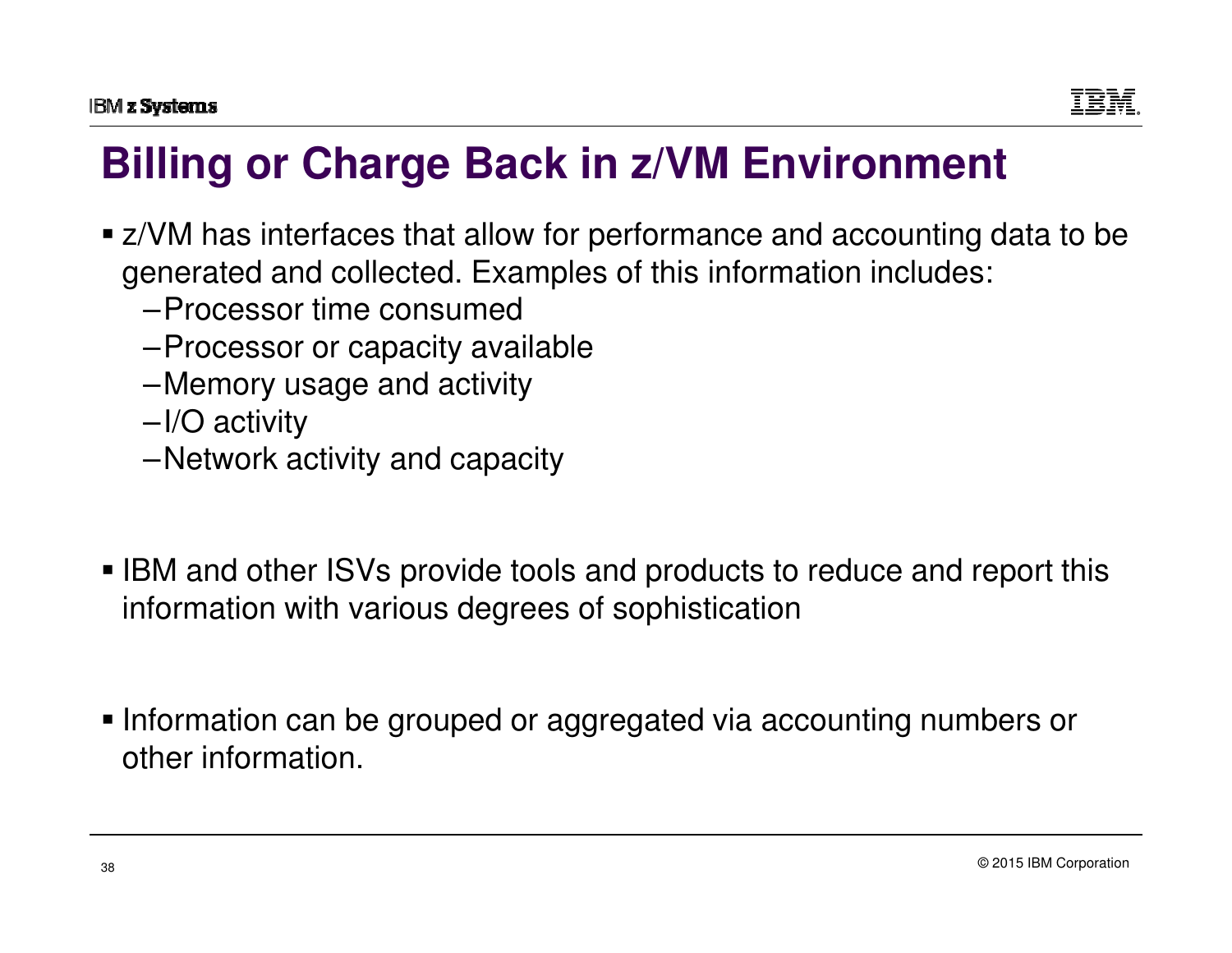![](_page_38_Picture_1.jpeg)

#### **Primary Data Sources**

- z/VM Monitor System Service
	- –Monitor Records
	- –Scales really well
	- –Lots of data
- z/VM Accounting System Service
	- –Accounting Records
	- –Exact, uses interlocked instructions
	- –Smaller amount of data
- Linux Performance or Accounting Data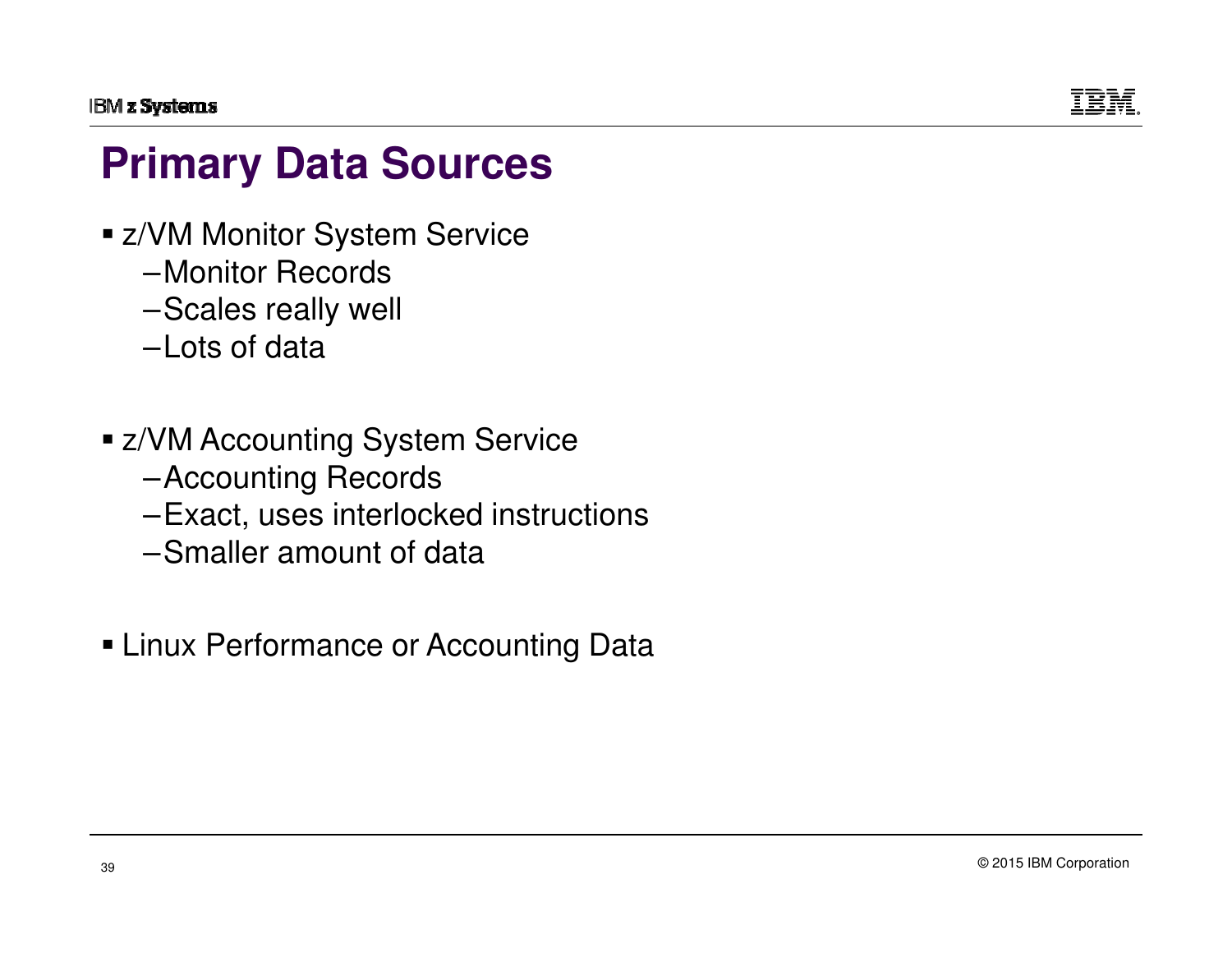![](_page_39_Picture_1.jpeg)

#### **Overview**

![](_page_39_Figure_3.jpeg)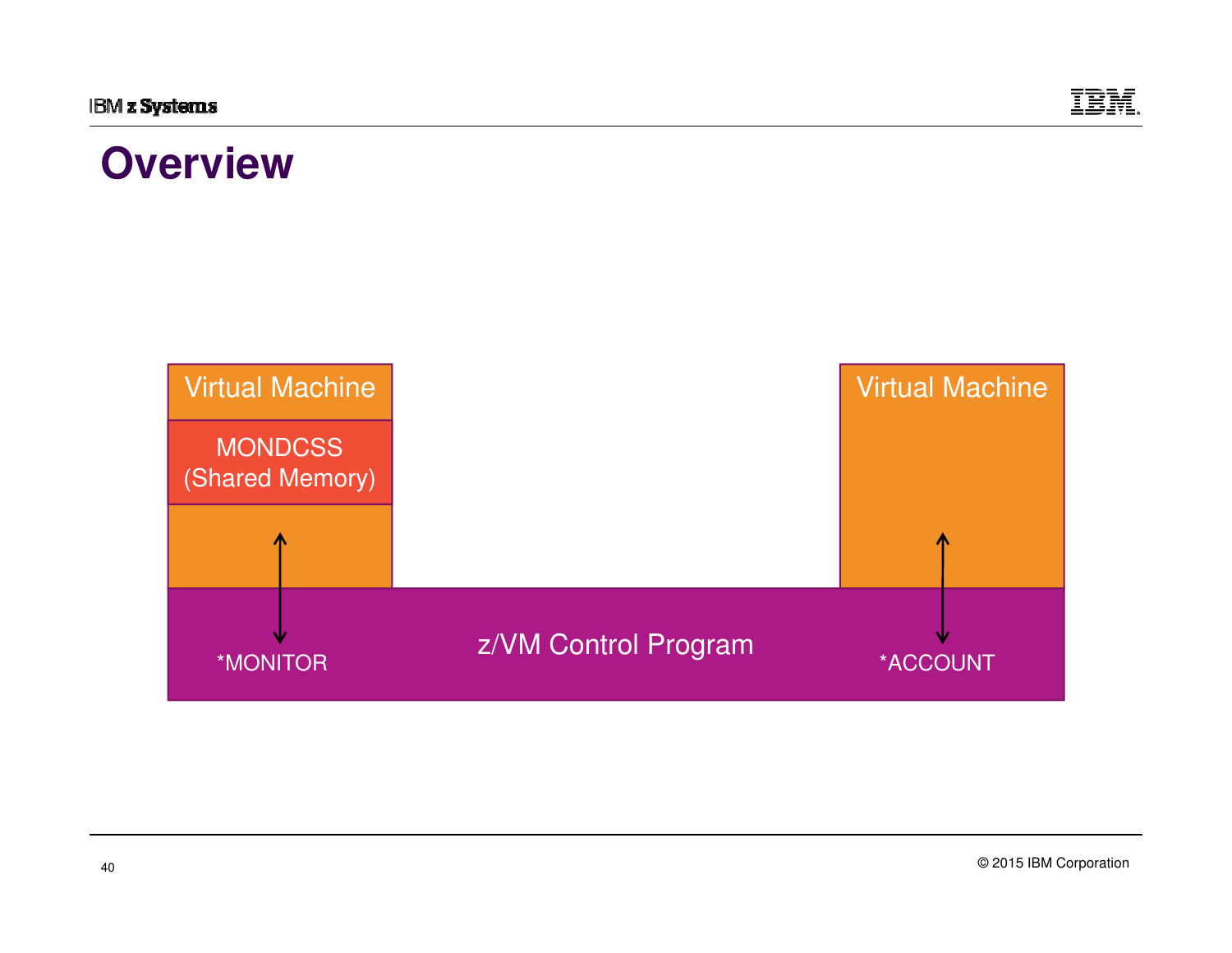![](_page_40_Picture_1.jpeg)

#### **Accounting Records**

![](_page_40_Figure_3.jpeg)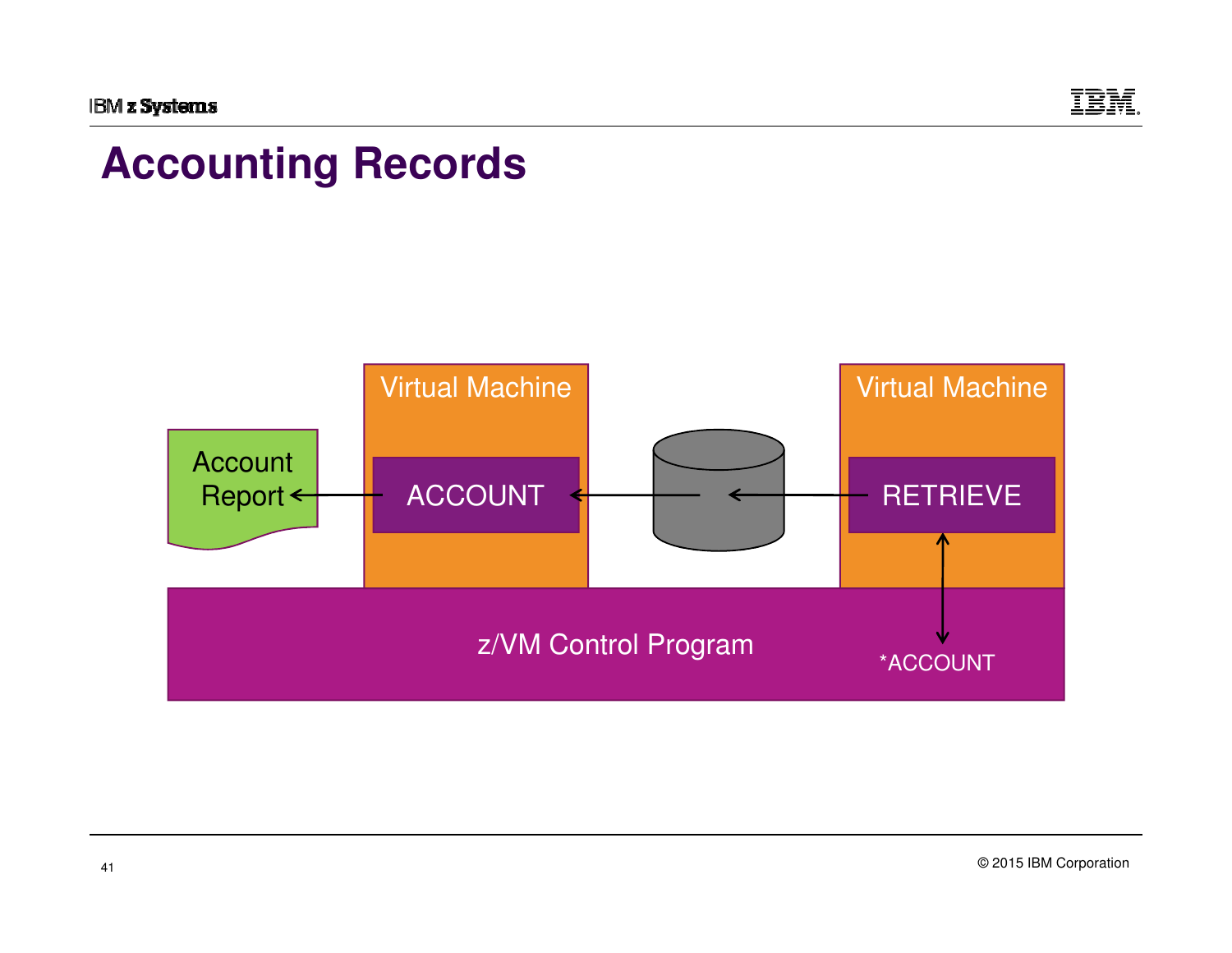![](_page_41_Picture_1.jpeg)

# **ACCOUNT Utility**

- Included in z/VM and documented in CMS Commands and Utilities Reference
	- http://publibz.boulder.ibm.com/epubs/pdf/hcsd8c20.pdf

|          | 1VM SYSTEM USAGE OVER THE PERIOD 02/18/01 TO 02/18/01 |          |                                         |         | ALL SHIFTS | USER ALL |       | ACCT ALL |          |                             |  |          |
|----------|-------------------------------------------------------|----------|-----------------------------------------|---------|------------|----------|-------|----------|----------|-----------------------------|--|----------|
| USERID   | CONNECT RATIO<br><b>SESS</b>                          | REAL-CPU | VIRT-CPU                                | PG READ | PG WRITE   | SI0      | PUNCH | PRINT    |          | READ CYL/BLK TDSK TAPE DISK |  |          |
| OPERATOR | 2 000000:02 ***** 0000:00:00 0000:00:00               |          |                                         | 1523    | 1680       | 704      |       | 166      |          |                             |  | $\Theta$ |
| OPEREREP |                                                       |          | l 000000:04 ***** 0000:00:00 0000:00:00 |         | 938        | 352      |       |          |          |                             |  | - 0      |
| OPERSYMP |                                                       |          | 000000:04 ***** 0000:00:00 0000:00:00   |         |            | 352      |       |          |          |                             |  | $\Theta$ |
| TOTALS   | 4 000000:11 ***** 0000:00:00 0000:00:00               |          |                                         | 1523    | 2619       | 1408     |       | 166      | $\Theta$ |                             |  | $\Theta$ |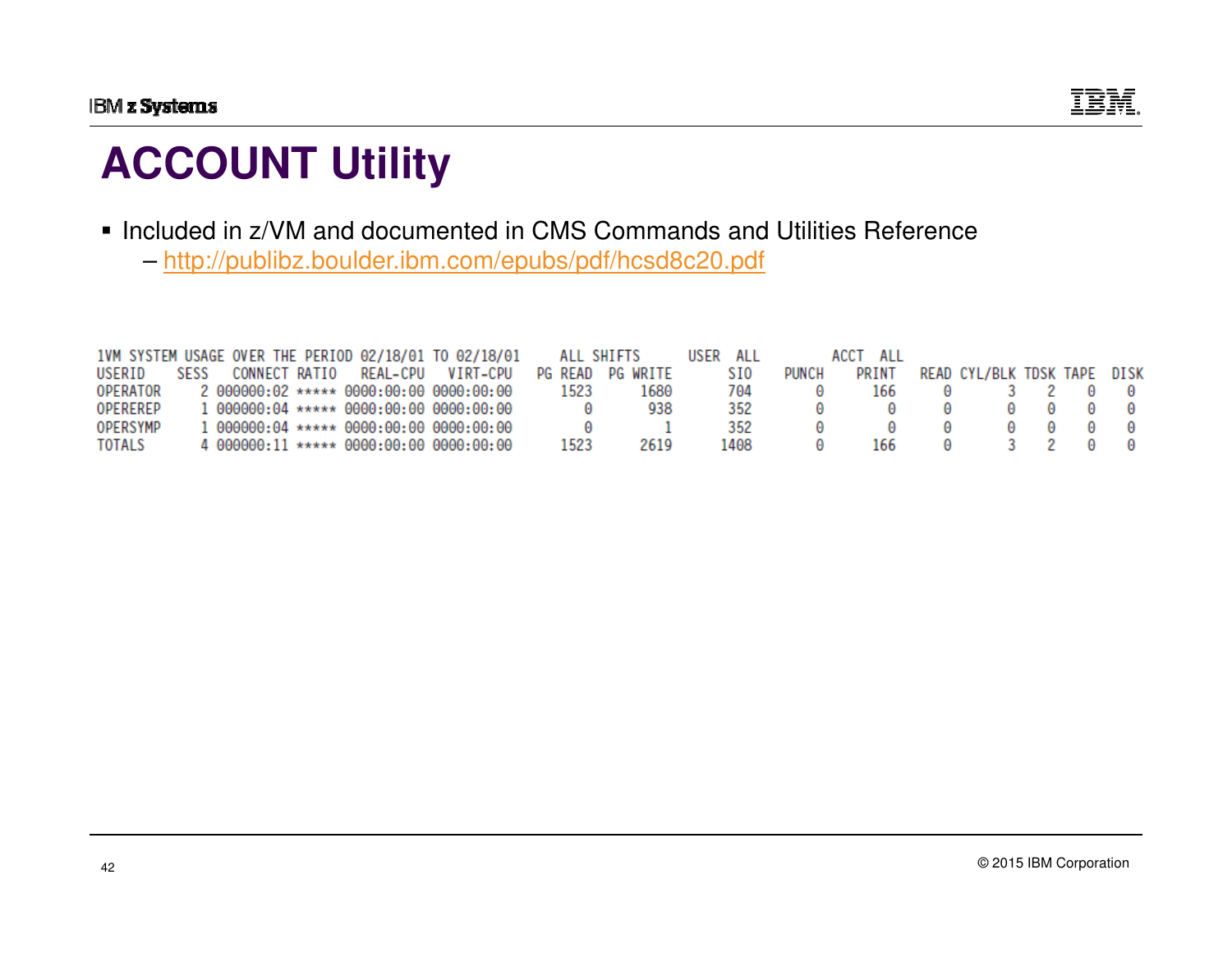![](_page_42_Picture_1.jpeg)

#### **Accounting Data through CMS PIPELINES**

≻CMS Pipelines is a powerful programming model in z/VM that can be used in REXX programs.

-Included in Pipelines is a stage called STARSYS that allows one to connect to \*ACCOUNT directly.

![](_page_42_Figure_5.jpeg)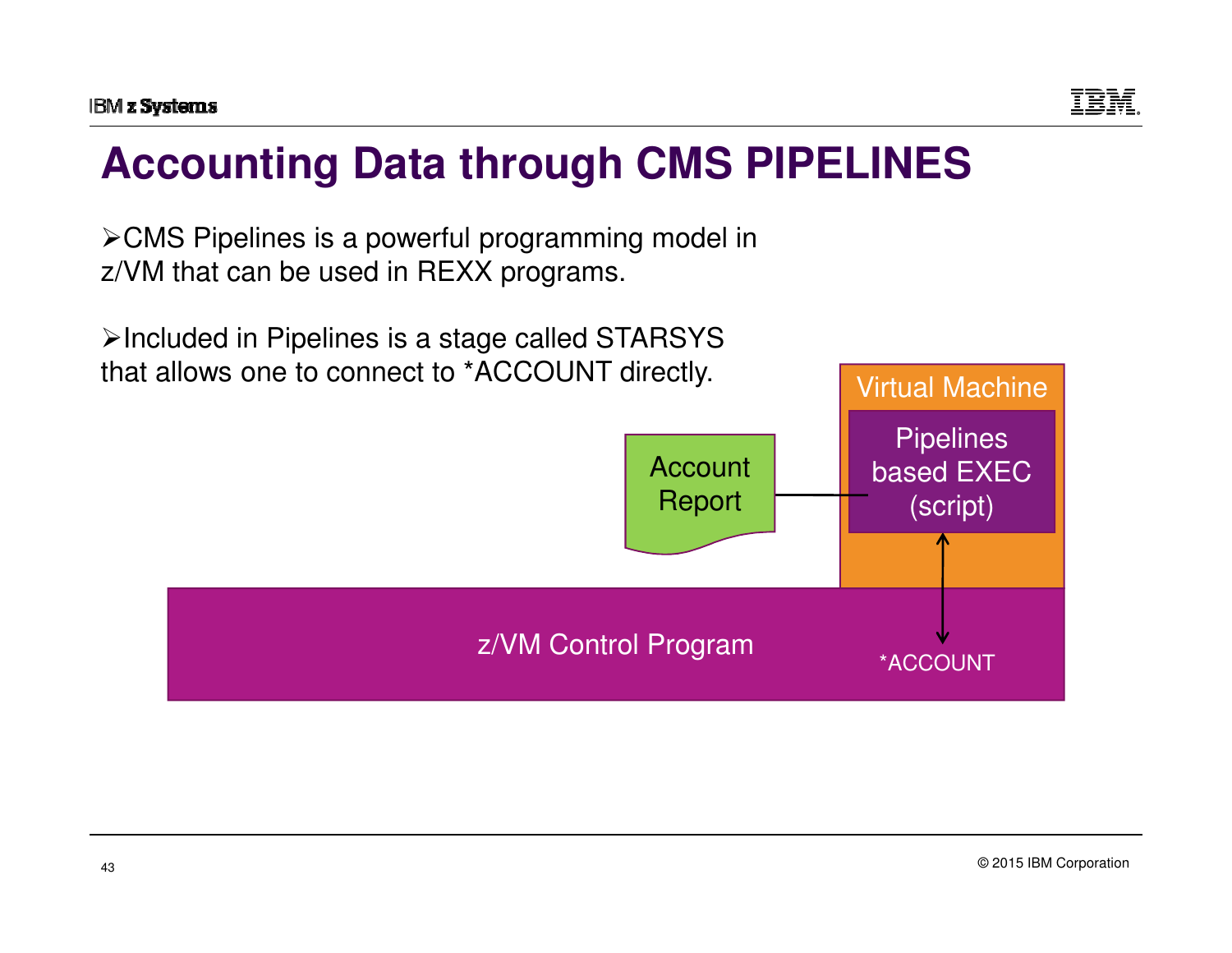![](_page_43_Picture_1.jpeg)

![](_page_43_Figure_2.jpeg)

#### **Monitor Record Processing**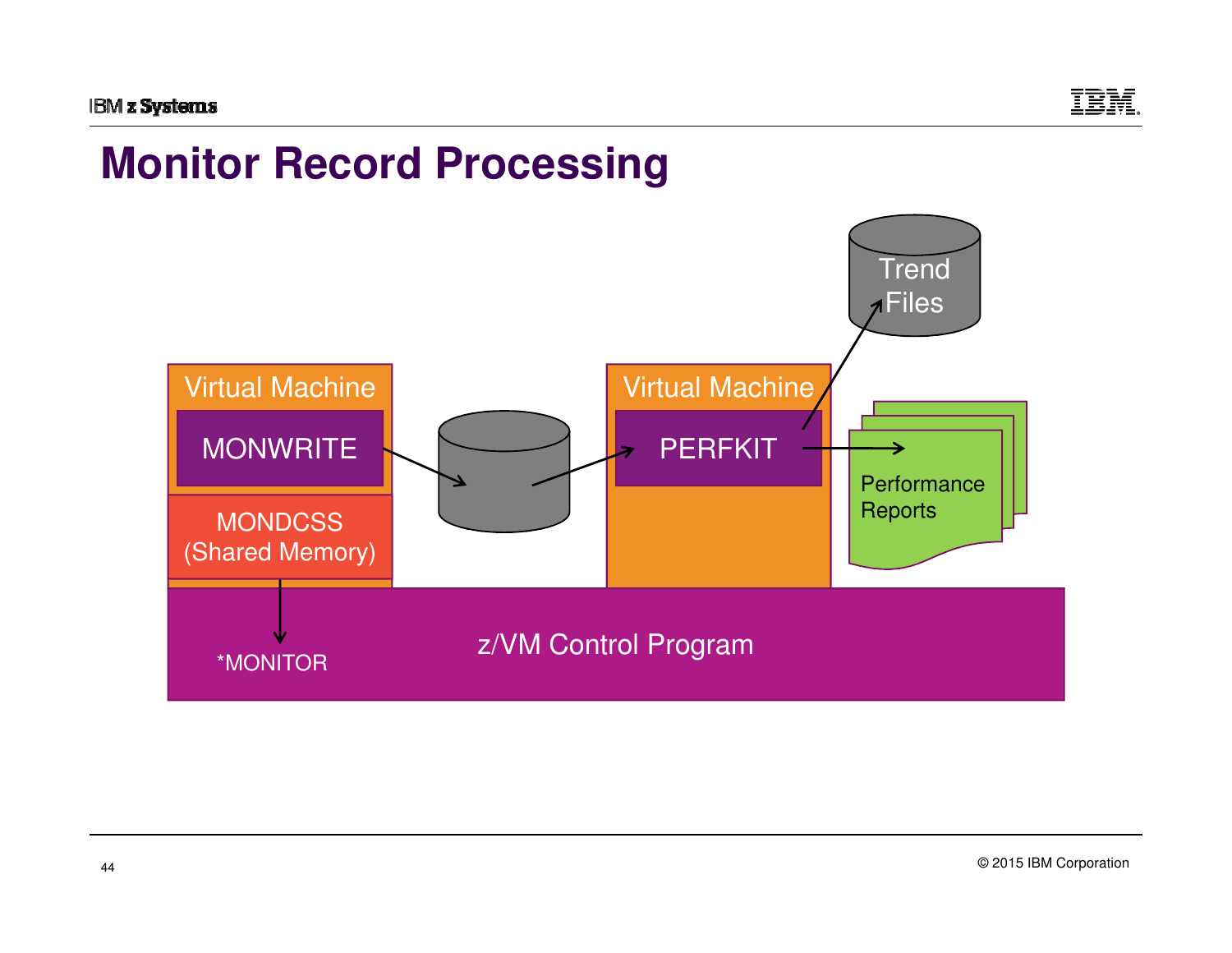![](_page_44_Picture_1.jpeg)

# **Performance Toolkit for z/VM**

- Priced featured of z/VM
- Real time monitor

–Optionally create human readable reports on regular intervals (each shift, once a day, etc)

- Batch processor of raw Monwrite files
- Human Readable Reports
- Summary/Trend/History files
- Very robust data covering z/VM level in great detail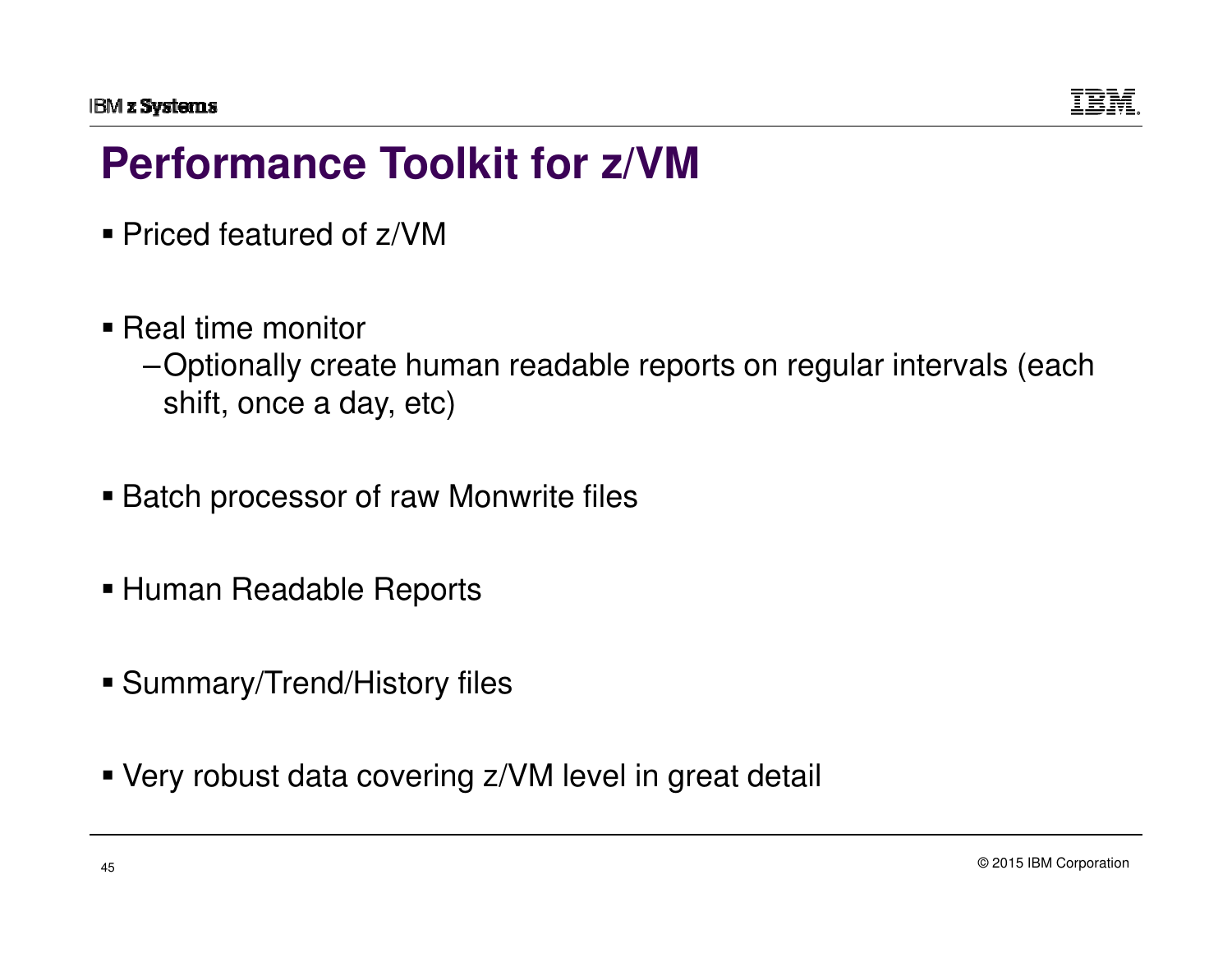![](_page_45_Picture_1.jpeg)

# **CSVGEN for Performance Toolkit**

- Available on z/VM Home Page
- Converts Performance Toolkit Summary/Trend/History files to CSV files for import into spreadsheets or databases
- http://www.vm.ibm.com/related/perfkit/csvgen.html
- Process:
	- –Take Toolkit files
	- –CSVGEN format toolkit\_file output\_fm prefix (options
		- Format: **S**ummary or **T**rend
		- *Prefix:* prefix the output file names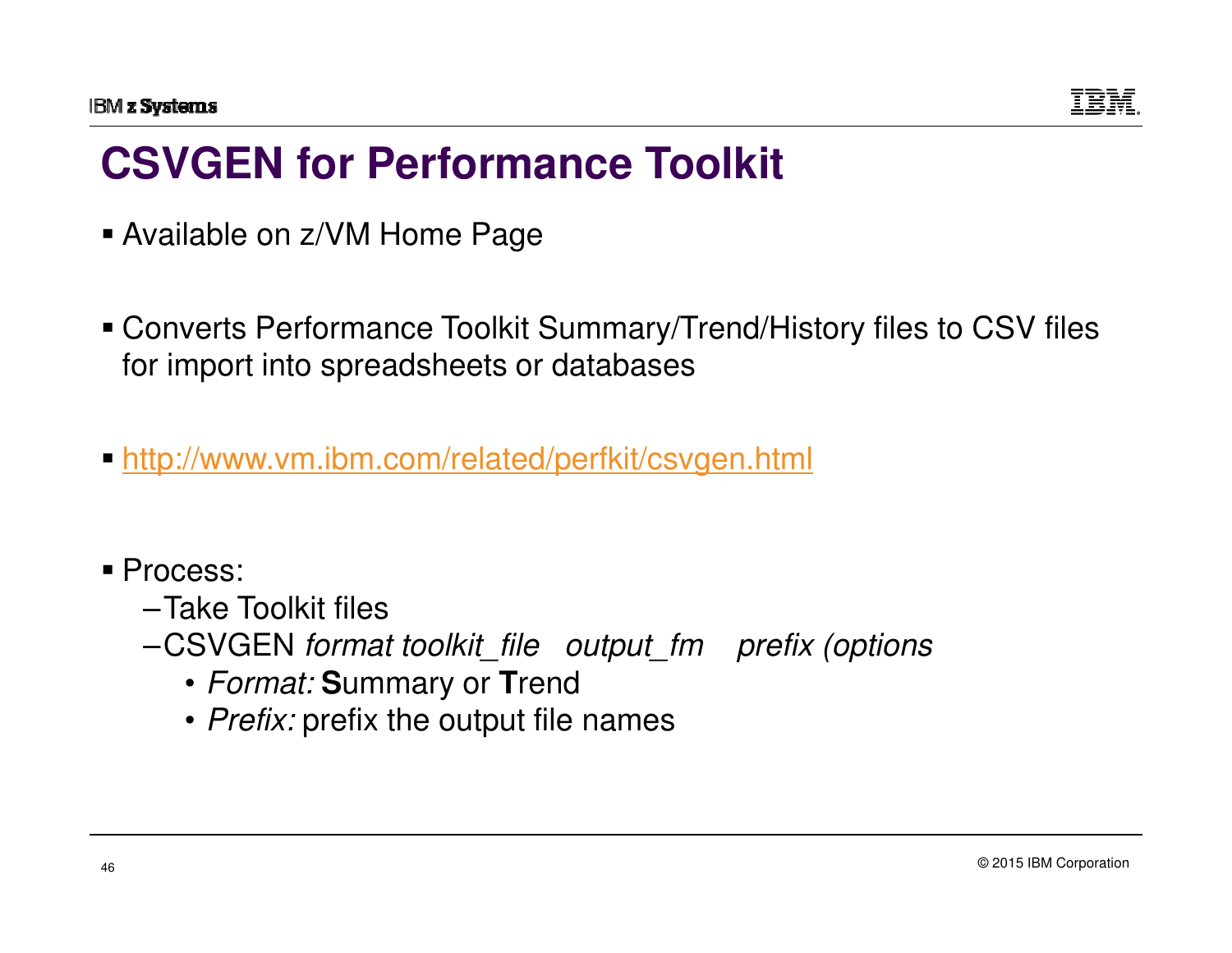# **IBM Smart Cloud Cost Management**

- Formerly known as ITUAM IBM Tivoli Usage and Accounting Manager
- SCCM supports both z/VM and Linux for z Systems as well as: –Windows®, VMware, AIX®, Linux, z/OS
- Uses z/VM Accounting records to create CSR (Common Source Resource) files which is its standard input
- z/VM based reports cover:
	- –Connect Time
	- –CPU Time
	- –Virtual I/O (traditional SSCH based)
	- –Unit record information (spool)
- Linux data includes process information:
	- –System and user processor usage
	- –Blocks read/written
	- –Average memory usage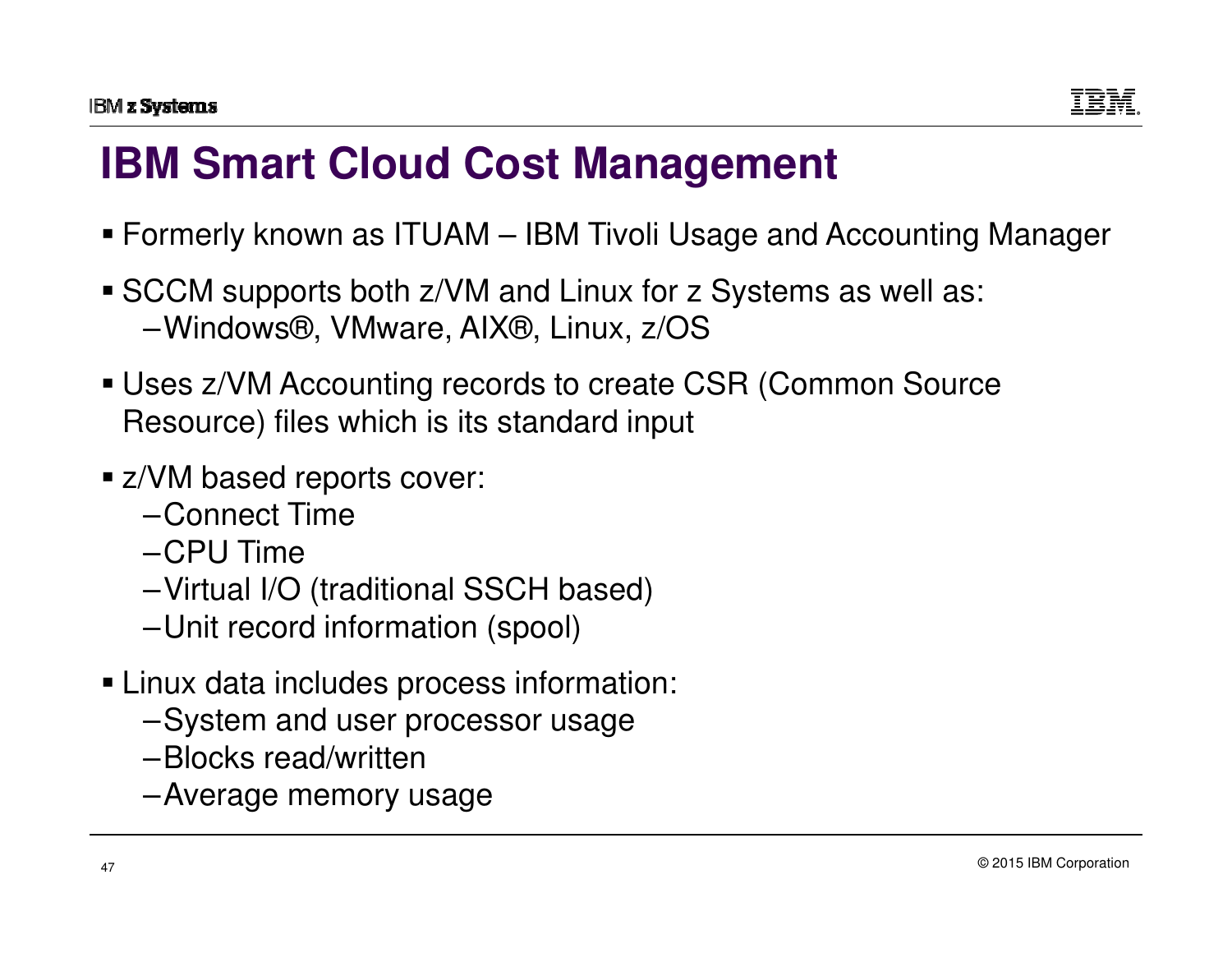![](_page_47_Picture_1.jpeg)

# **OMEGAMON XE**

- Tivoli Data Warehouse (TDW) component captures and stores performance data
- Various reporting tools available with TDW
- Any report can be exported as a CSV file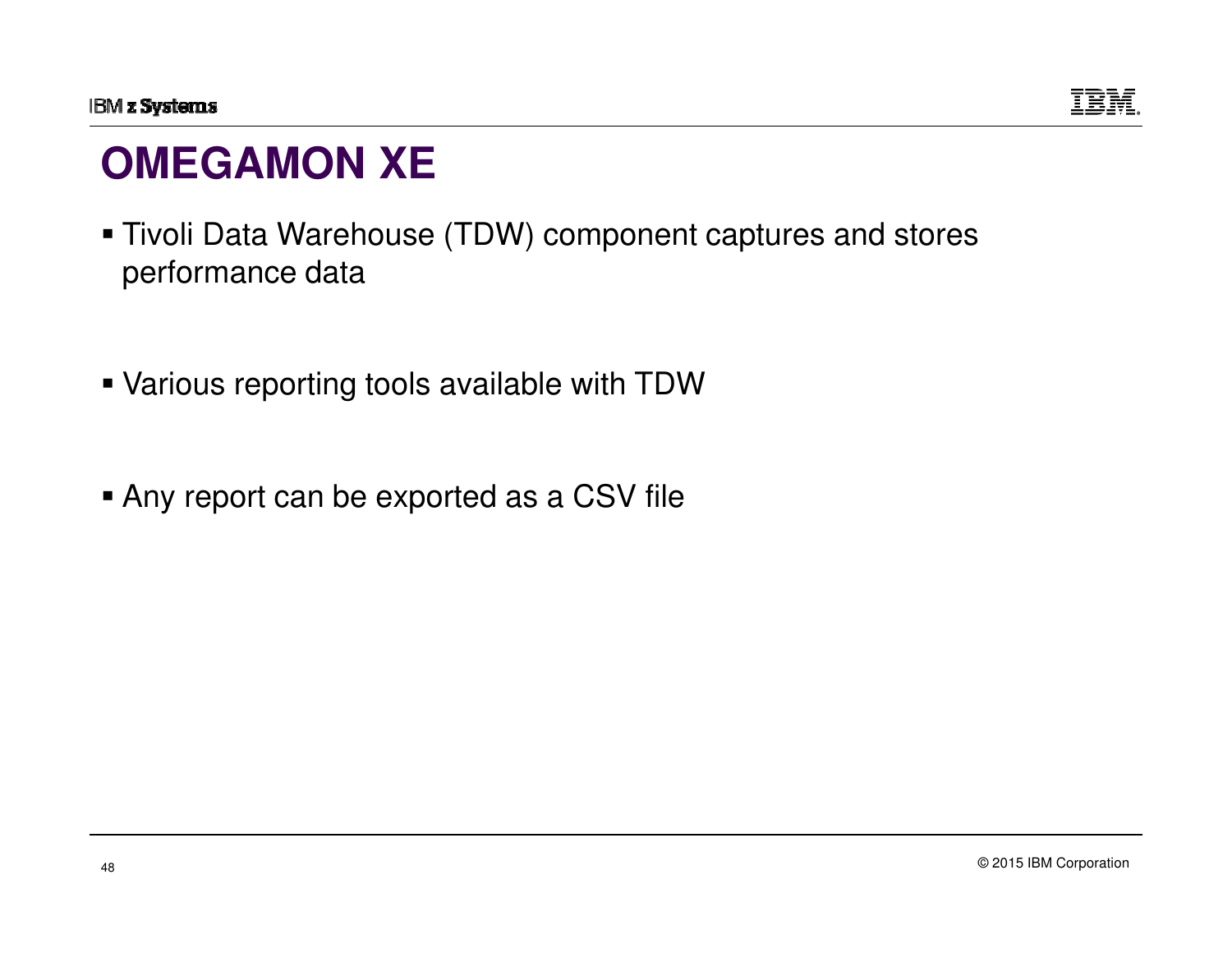![](_page_48_Picture_1.jpeg)

#### **Summary**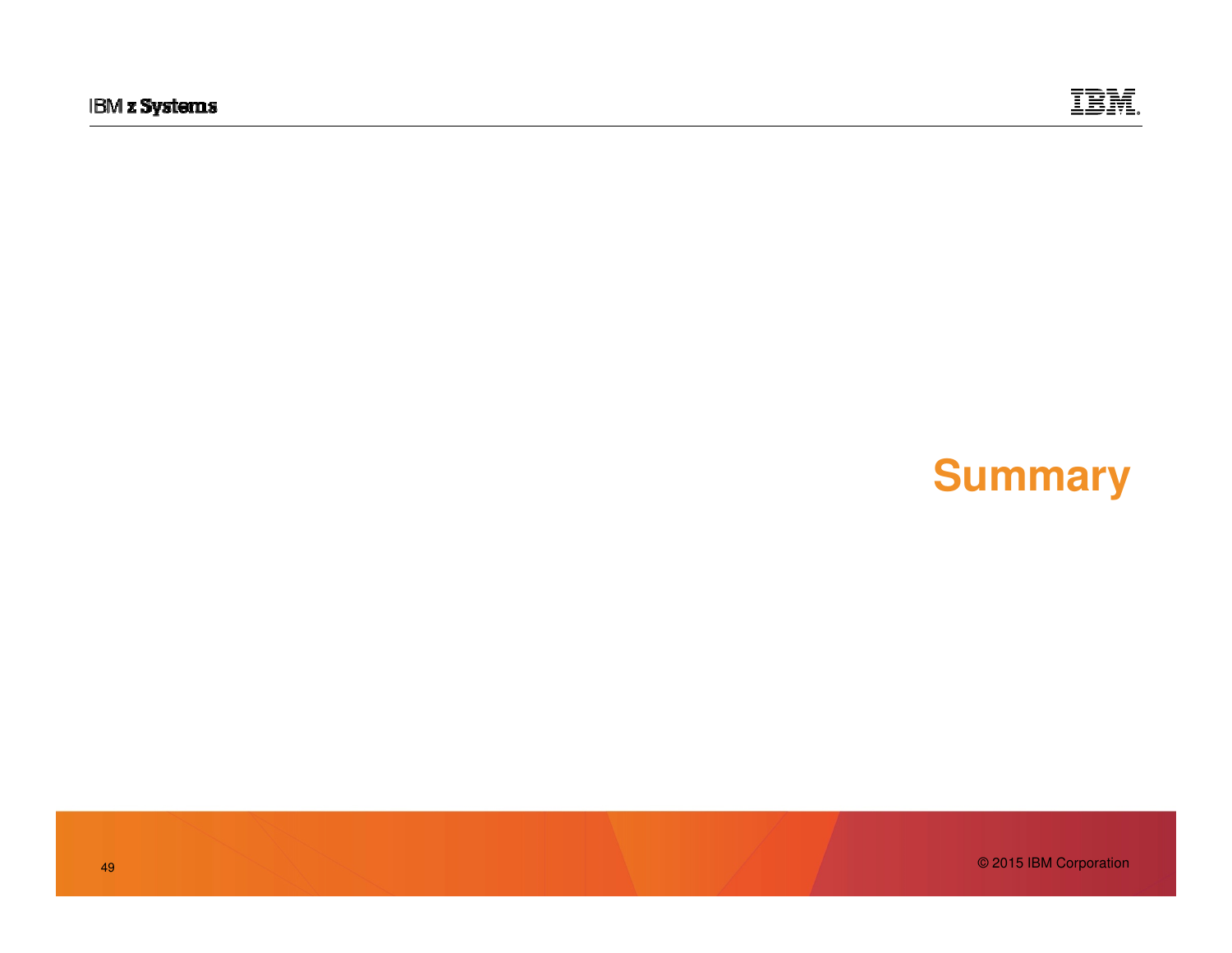![](_page_49_Picture_1.jpeg)

#### **Summary**

- If you'd like to add to the charge back survey, see: –https://ibm.biz/bitchargebacksurvey
- Various models exist
	- –Need to understand the pros and cons of each
	- –Need to think how the model will influence behaviour
- Various methods exist to implement the models
	- –Create your own
		- z/VM Monitor Data
		- z/VM Accounting Data
		- Linux Performance and Accounting Data
- IBM Products and Tools
	- –ACCOUNT Utility
	- –Performance Toolkit for z/VM
	- –OMEGAMON XE
	- –IBM Smart Cloud Cost Management